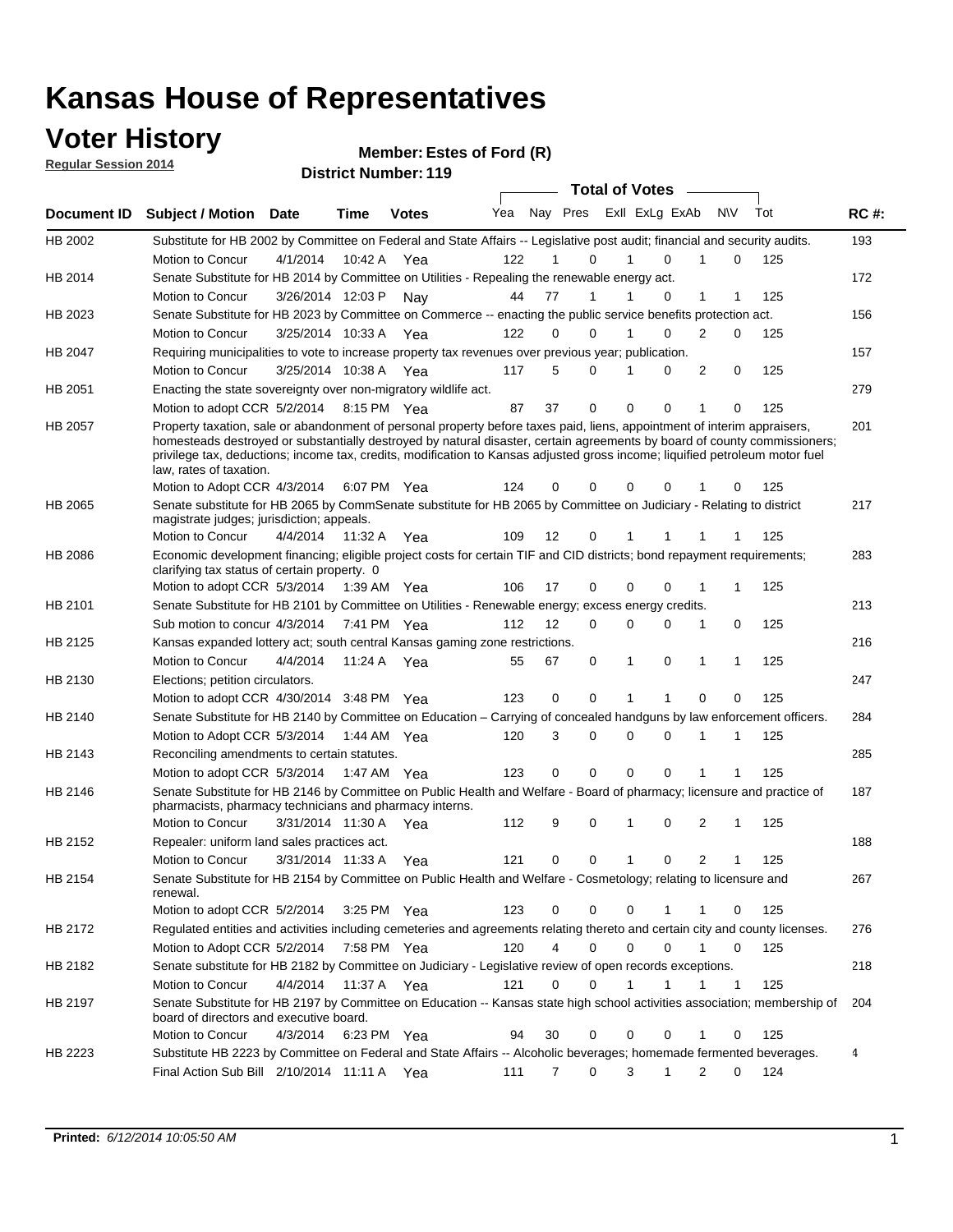#### **Voter History Regular Session 2014**

**Estes of Ford (R)**

| negurur ocssion zo i <del>⊣</del> |                                                                                                                                                                                                                                                                                                                                                                                                                                                                                                                                                                                                                                                                                                                                                                                                                                                                                                                 | <b>District Number: 119</b> |             |              |     |          |             |                  |   |              |     |             |
|-----------------------------------|-----------------------------------------------------------------------------------------------------------------------------------------------------------------------------------------------------------------------------------------------------------------------------------------------------------------------------------------------------------------------------------------------------------------------------------------------------------------------------------------------------------------------------------------------------------------------------------------------------------------------------------------------------------------------------------------------------------------------------------------------------------------------------------------------------------------------------------------------------------------------------------------------------------------|-----------------------------|-------------|--------------|-----|----------|-------------|------------------|---|--------------|-----|-------------|
|                                   |                                                                                                                                                                                                                                                                                                                                                                                                                                                                                                                                                                                                                                                                                                                                                                                                                                                                                                                 |                             |             |              |     |          |             | Total of Votes - |   |              |     |             |
| Document ID                       | <b>Subject / Motion Date</b>                                                                                                                                                                                                                                                                                                                                                                                                                                                                                                                                                                                                                                                                                                                                                                                                                                                                                    |                             | <b>Time</b> | <b>Votes</b> | Yea | Nay Pres |             | Exll ExLg ExAb   |   | <b>NV</b>    | Tot | <b>RC#:</b> |
| HB 2223                           | Substitute for HB 2223 by Committee on Federal and State Affairs-Alcoholic beverages; homemade fermented beverages;                                                                                                                                                                                                                                                                                                                                                                                                                                                                                                                                                                                                                                                                                                                                                                                             |                             |             |              |     |          |             |                  |   |              |     | 205         |
|                                   | microbrewery gallonage expanded; liquor license length of citizenship.<br>Motion to Concur                                                                                                                                                                                                                                                                                                                                                                                                                                                                                                                                                                                                                                                                                                                                                                                                                      | 4/3/2014                    |             |              | 115 |          |             | 0                |   |              | 125 |             |
|                                   |                                                                                                                                                                                                                                                                                                                                                                                                                                                                                                                                                                                                                                                                                                                                                                                                                                                                                                                 |                             |             | 6:27 PM Yea  |     | 9        | 0           | 0                |   | 0            |     |             |
| HB 2231                           | Senate Substitute for Substitute for HB 2231 by Committee on Ways and Means - Appropriations for FY 2014, FY 2015, FY<br>2016, FY 2017 and FY 2018 for various state agencies; capital improvement projects; claims against the state.                                                                                                                                                                                                                                                                                                                                                                                                                                                                                                                                                                                                                                                                          |                             |             |              |     |          |             |                  |   |              |     | 282         |
|                                   | Motion to adopt CCR 5/2/2014                                                                                                                                                                                                                                                                                                                                                                                                                                                                                                                                                                                                                                                                                                                                                                                                                                                                                    |                             |             | 9:48 PM Yea  | 70  | 54       | 0           | 0<br>0           | 1 | 0            | 125 |             |
| HB 2246                           | Substitute for HB 2246 by Committee on Commerce, Labor and Economic Development - Peer review for certain licensed<br>technical professions.                                                                                                                                                                                                                                                                                                                                                                                                                                                                                                                                                                                                                                                                                                                                                                    |                             |             |              |     |          |             |                  |   |              |     | 38          |
|                                   | <b>EFA Sub Bill</b>                                                                                                                                                                                                                                                                                                                                                                                                                                                                                                                                                                                                                                                                                                                                                                                                                                                                                             | 2/21/2014 1:34 PM Yea       |             |              | 120 | 0        | 0           | 0<br>1           | 2 |              | 124 |             |
| <b>HB 2246</b>                    | Substitute for HB 2246 by Committee on Commerce, Labor and Economic Development - Peer review for certain licensed<br>technical professions.                                                                                                                                                                                                                                                                                                                                                                                                                                                                                                                                                                                                                                                                                                                                                                    |                             |             |              |     |          |             |                  |   |              |     | 260         |
|                                   | Motion to Concur                                                                                                                                                                                                                                                                                                                                                                                                                                                                                                                                                                                                                                                                                                                                                                                                                                                                                                | 5/2/2014                    |             | 11:40 A Yea  | 124 | 0        | 0           | 0                | 0 | 0            | 125 |             |
| HB 2272                           | Kansas expanded lottery act; southeast Kansas gaming zone; privilege fee and investment threshold amount reduced.                                                                                                                                                                                                                                                                                                                                                                                                                                                                                                                                                                                                                                                                                                                                                                                               |                             |             |              |     |          |             |                  |   |              |     | 200         |
|                                   | Motion to Concur                                                                                                                                                                                                                                                                                                                                                                                                                                                                                                                                                                                                                                                                                                                                                                                                                                                                                                | 4/2/2014                    |             | 4:18 PM Yea  | 84  | 36       | 0           | 0<br>0           |   | 4            | 125 |             |
| HB 2296                           | Campaign finance; permitted uses of campaign funds; increased exemption amount for certain candidates; contributor<br>information; lobbyist filings.                                                                                                                                                                                                                                                                                                                                                                                                                                                                                                                                                                                                                                                                                                                                                            |                             |             |              |     |          |             |                  |   |              |     | 248         |
|                                   | Motion to adopt CCR 4/30/2014 3:53 PM Yea                                                                                                                                                                                                                                                                                                                                                                                                                                                                                                                                                                                                                                                                                                                                                                                                                                                                       |                             |             |              | 119 | 4        | 0           | 1<br>1           | 0 | 0            | 125 |             |
| <b>HB 2296</b>                    | Campaign finance; permitted uses of campaign funds; increased exemption amount for certain candidates; contributor                                                                                                                                                                                                                                                                                                                                                                                                                                                                                                                                                                                                                                                                                                                                                                                              |                             |             |              |     |          |             |                  |   |              |     | 287         |
|                                   | information; lobbyist filings.<br>Motion to Override<br>Veto                                                                                                                                                                                                                                                                                                                                                                                                                                                                                                                                                                                                                                                                                                                                                                                                                                                    | 5/30/2014 10:24 A           |             | <b>NV</b>    | 96  | 5        | $\mathbf 0$ | 0<br>0           | 0 | 24           | 125 |             |
| HB 2298                           | Senate Sub for HB 2298 by Committee on Judiciary - Uniform controlled substances act. Senate Sub for HB 2298 by<br>Committee on Judiciary - Uniform controlled substances act.                                                                                                                                                                                                                                                                                                                                                                                                                                                                                                                                                                                                                                                                                                                                  |                             |             |              |     |          |             |                  |   |              |     | 209         |
|                                   | Motion to Concur                                                                                                                                                                                                                                                                                                                                                                                                                                                                                                                                                                                                                                                                                                                                                                                                                                                                                                | 4/3/2014                    |             | 6:40 PM Yea  | 123 | 1        | $\mathbf 0$ | 0<br>0           | 1 | 0            | 125 |             |
| HB 2303                           | Relating to driver's license fees; driving under the influence equipment fund.                                                                                                                                                                                                                                                                                                                                                                                                                                                                                                                                                                                                                                                                                                                                                                                                                                  |                             |             |              |     |          |             |                  |   |              |     | 1           |
|                                   | Motion to adopt CCR 1/22/2014 11:45 A Yea                                                                                                                                                                                                                                                                                                                                                                                                                                                                                                                                                                                                                                                                                                                                                                                                                                                                       |                             |             |              | 109 | 11       | 0           | 1<br>0           | 4 | $\Omega$     | 125 |             |
| HB 2312                           | Local governments; investment of idle funds; changes.                                                                                                                                                                                                                                                                                                                                                                                                                                                                                                                                                                                                                                                                                                                                                                                                                                                           |                             |             |              |     |          |             |                  |   |              |     | 253         |
|                                   | Motion to Concur                                                                                                                                                                                                                                                                                                                                                                                                                                                                                                                                                                                                                                                                                                                                                                                                                                                                                                | 5/1/2014                    |             | 4:31 PM Yea  | 123 | 2        | $\Omega$    | $\Omega$<br>0    | 0 | 0            | 125 |             |
| HB 2338                           | Substitute for HB 2338 by Committee on Ways and Means - Judicial branch; supplemental appropriation for fiscal year 2015,<br>judiciary operations; increasing various docket fees and creating new docket fees; annually, allowing the allocation of a budget<br>for each judicial district court operations, chief judge would have the authority to expend funds as necessary to carry out the<br>functions of such district if such chief judge elected to do so, including establishing what court personnel are necessary and<br>their compensation; district court judges in judicial district elect chief judge and court of appeals judges elect chief judge of the<br>court of appeals; district judge and district magistrate judge vacancies; statutory authority for longevity bonus for judicial<br>branch employees repealed; nonseverability clause.<br>Motion to Adopt CCR 4/4/2014 7:17 PM Nay |                             |             |              | 66  | 57       | 0           | 0<br>0           | 2 | 0            | 125 | 229         |
| HB 2378                           | Senate Substitute for HB 2378 by Committee on Assessment and Taxation - Providing sales tax exemption for sales of certain 189                                                                                                                                                                                                                                                                                                                                                                                                                                                                                                                                                                                                                                                                                                                                                                                  |                             |             |              |     |          |             |                  |   |              |     |             |
|                                   | machinery and equipment used for surface mining activities.<br>Motion to Concur                                                                                                                                                                                                                                                                                                                                                                                                                                                                                                                                                                                                                                                                                                                                                                                                                                 |                             |             |              |     |          | 0           | 1<br>0           |   |              |     |             |
| HB 2389                           | Senate Substitute for HB 2389 by Committee on Judiciary - Crimes and criminal procedure; mistreatment of a dependent adult 277                                                                                                                                                                                                                                                                                                                                                                                                                                                                                                                                                                                                                                                                                                                                                                                  | 3/31/2014 11:35 A           |             | Yea          | 117 | 4        |             |                  | 2 | $\mathbf{1}$ | 125 |             |
|                                   | or an elder person; RICO; warrants; discharge of certain persons; appeals.<br>Motion to Adopt CCR 5/2/2014 8:05 PM Yea                                                                                                                                                                                                                                                                                                                                                                                                                                                                                                                                                                                                                                                                                                                                                                                          |                             |             |              | 123 | 1.       | 0           | 0<br>0           | 1 | 0            | 125 |             |
| HB 2398                           | Relating to the Kansas revised limited liability company act.                                                                                                                                                                                                                                                                                                                                                                                                                                                                                                                                                                                                                                                                                                                                                                                                                                                   |                             |             |              |     |          |             |                  |   |              |     | 28          |
|                                   | Final Action<br>Amended                                                                                                                                                                                                                                                                                                                                                                                                                                                                                                                                                                                                                                                                                                                                                                                                                                                                                         | 2/21/2014 11:13 A Yea       |             |              | 120 | 1        | 0           | 1<br>0           | 2 | 0            | 124 |             |
| HB 2402                           | National day of the cowboy.                                                                                                                                                                                                                                                                                                                                                                                                                                                                                                                                                                                                                                                                                                                                                                                                                                                                                     |                             |             |              |     |          |             |                  |   |              |     | 163         |
|                                   | <b>Final Action</b>                                                                                                                                                                                                                                                                                                                                                                                                                                                                                                                                                                                                                                                                                                                                                                                                                                                                                             | 3/26/2014 10:55 A           |             | Yea          | 116 | 7        | 0           | 1<br>0           | 1 | 0            | 125 |             |
| HB 2417                           | Expansion of rural opportunity zones.                                                                                                                                                                                                                                                                                                                                                                                                                                                                                                                                                                                                                                                                                                                                                                                                                                                                           |                             |             |              |     |          |             |                  |   |              |     | 61          |
|                                   | <b>Final Action</b><br>Amended                                                                                                                                                                                                                                                                                                                                                                                                                                                                                                                                                                                                                                                                                                                                                                                                                                                                                  | 2/27/2014 10:16 A           |             | Yea          | 104 | 19       | 0           | 0<br>0           | 1 | 0            | 124 |             |
| HB 2418                           | Adult care home licensure act; removal of outdated rule and regulation reference.                                                                                                                                                                                                                                                                                                                                                                                                                                                                                                                                                                                                                                                                                                                                                                                                                               |                             |             |              |     |          |             |                  |   |              |     | 6           |
|                                   | <b>Final Action</b>                                                                                                                                                                                                                                                                                                                                                                                                                                                                                                                                                                                                                                                                                                                                                                                                                                                                                             | 2/12/2014 11:20 A           |             | Yea          | 121 | 0        | 0           | 1<br>0           | 2 | 0            | 124 |             |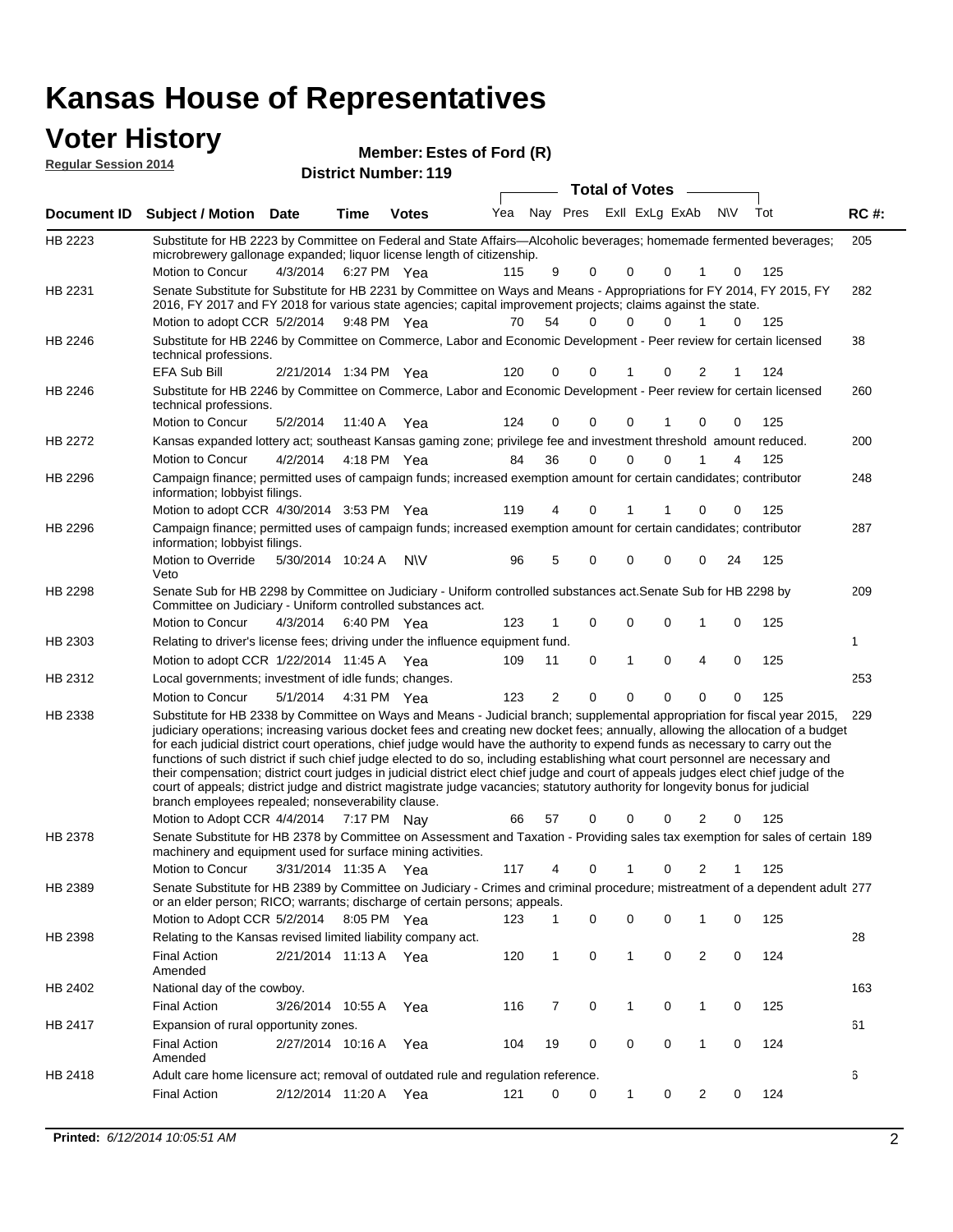### **Voter History**

**Regular Session 2014**

#### **Member: Estes of Ford (R)**

|             |                                                                                                                                                                                                                                                                                                                                                      | ul Ituliinui .<br><b>Total of Votes</b> |             |              |     |    |          |              |                |                |              |     |                |
|-------------|------------------------------------------------------------------------------------------------------------------------------------------------------------------------------------------------------------------------------------------------------------------------------------------------------------------------------------------------------|-----------------------------------------|-------------|--------------|-----|----|----------|--------------|----------------|----------------|--------------|-----|----------------|
| Document ID | <b>Subject / Motion Date</b>                                                                                                                                                                                                                                                                                                                         |                                         | <b>Time</b> | <b>Votes</b> | Yea |    | Nay Pres |              | Exll ExLg ExAb |                | N\V          | Tot | <b>RC#:</b>    |
| HB 2418     | Kansas department for aging and disability services; adult care homes                                                                                                                                                                                                                                                                                |                                         |             |              |     |    |          |              |                |                |              |     | 221            |
|             | Motion to Concur                                                                                                                                                                                                                                                                                                                                     | 4/4/2014                                | 11:49 A     | Yea          | 122 | 0  | 0        | 1            | 1              | 1              | 0            | 125 |                |
| HB 2419     | City annexation; fire district territory; detachment.                                                                                                                                                                                                                                                                                                |                                         |             |              |     |    |          |              |                |                |              |     | 120            |
|             | <b>Final Action</b>                                                                                                                                                                                                                                                                                                                                  | 3/17/2014 11:19 A Yea                   |             |              | 122 | 0  | 0        | 0            | 0              | $\overline{2}$ | $\mathbf{1}$ | 125 |                |
| HB 2419     | City annexation; fire district territory; detachment.                                                                                                                                                                                                                                                                                                |                                         |             |              |     |    |          |              |                |                |              |     | 196            |
|             | Motion to Concur                                                                                                                                                                                                                                                                                                                                     | 4/2/2014                                | 10:32 A     | Yea          | 122 | 0  | 0        | 0            | 0              | 2              | $\mathbf{1}$ | 125 |                |
| HB 2420     | School crossing quards.                                                                                                                                                                                                                                                                                                                              |                                         |             |              |     |    |          |              |                |                |              |     | 5              |
|             | <b>Final Action</b><br>Amended                                                                                                                                                                                                                                                                                                                       | 2/10/2014 11:12 A                       |             | Yea          | 118 | 0  | 0        | 3            | $\mathbf{1}$   | $\overline{2}$ | 0            | 124 |                |
| HB 2420     | School crossing guards.                                                                                                                                                                                                                                                                                                                              |                                         |             |              |     |    |          |              |                |                |              |     | 197            |
|             | Motion to Concur                                                                                                                                                                                                                                                                                                                                     | 4/2/2014                                | 10:34 A     | Yea          | 123 | 0  | 0        | 0            | 0              | 2              | 0            | 125 |                |
| HB 2422     | Defining watercraft for purposes of taxation.                                                                                                                                                                                                                                                                                                        |                                         |             |              |     |    |          |              |                |                |              |     | 14             |
|             | <b>Final Action</b><br>Amended                                                                                                                                                                                                                                                                                                                       | 2/14/2014 11:13 A                       |             | Yea          | 118 | 0  | 0        | 2            | $\mathbf 0$    | 4              | 0            | 124 |                |
| HB 2424     | Robert G. (Bob) Bethell interchange.                                                                                                                                                                                                                                                                                                                 |                                         |             |              |     |    |          |              |                |                |              |     | 85             |
|             | EFA Sub Bill                                                                                                                                                                                                                                                                                                                                         | 2/27/2014 4:03 PM Yea                   |             |              | 119 | 4  | 0        | 0            | $\mathbf 0$    |                | 0            | 124 |                |
| HB 2424     | Substitute for HB 2424 by Committee on Transportation - Designating the Robert G. (Bob) Bethell interchange; the SGT David 190<br>Enzbrenner memorial highway; t the Pack S Clair highway; the ancient Indian traders trail; the Harper county veterans<br>memorial highway; the Bonnie Huy memorial highway; the Bonnie Sharp memorial interchange. |                                         |             |              |     |    |          |              |                |                |              |     |                |
|             | Motion to Concur                                                                                                                                                                                                                                                                                                                                     | 3/31/2014 11:37 A Yea                   |             |              | 117 | 3  | 0        | 1            | 0              | 2              | 2            | 125 |                |
| HB 2429     | Making the water conservation program part of and supplemental to the Kansas water appropriation act.                                                                                                                                                                                                                                                |                                         |             |              |     |    |          |              |                |                |              |     | $\overline{7}$ |
|             | <b>Final Action</b><br>Amended                                                                                                                                                                                                                                                                                                                       | 2/12/2014 11:22 A                       |             | Yea          | 121 | 0  | 0        | 1            | $\Omega$       | 2              | 0            | 124 |                |
| HB 2430     | Promoting employment across Kansas act; benefits.                                                                                                                                                                                                                                                                                                    |                                         |             |              |     |    |          |              |                |                |              |     | 90             |
|             | EFA Sub Bill                                                                                                                                                                                                                                                                                                                                         | 2/27/2014 4:08 PM Yea                   |             |              | 110 | 13 | 0        | 0            | $\Omega$       | 1              | $\Omega$     | 124 |                |
| HB 2430     | Substitute for HB 2430 by Committee on Commerce, Labor and Economic Development - Promoting employment across<br>Kansas act; benefits.                                                                                                                                                                                                               |                                         |             |              |     |    |          |              |                |                |              |     | 278            |
|             | Motion to adopt CCR 5/2/2014                                                                                                                                                                                                                                                                                                                         |                                         |             | 8:09 PM Yea  | 114 | 10 | 0        | 0            | $\mathbf 0$    | 1              | 0            | 125 |                |
| HB 2433     | Relating to the Kansas uniform securities act.                                                                                                                                                                                                                                                                                                       |                                         |             |              |     |    |          |              |                |                |              |     | 62             |
|             | <b>Final Action</b><br>Amended                                                                                                                                                                                                                                                                                                                       | 2/27/2014 10:17 A Yea                   |             |              | 123 | 0  | 0        | 0            | 0              | 1              | 0            | 124 |                |
| HB 2433     | Relating to the Kansas uniform securities act.                                                                                                                                                                                                                                                                                                       |                                         |             |              |     |    |          |              |                |                |              |     | 243            |
|             | Motion to adopt CCR 4/30/2014 3:27 PM Yea                                                                                                                                                                                                                                                                                                            |                                         |             |              | 123 | 0  | 0        | 1            | 1              | 0              | 0            | 125 |                |
| HB 2436     | Substitute for HB 2436 by Committee on Vision 2020 - Boards of cosmetology and barbering; agreements on inspectors of<br>dual-licensed facilities.                                                                                                                                                                                                   |                                         |             |              |     |    |          |              |                |                |              |     | 19             |
|             | Final Action Sub Bill 2/19/2014 11:32 A                                                                                                                                                                                                                                                                                                              |                                         |             | Yea          | 122 | 0  | 0        | 0            | 0              | 2              | $\Omega$     | 124 |                |
| HB 2436     | Substitute for HB 2436 by Committee on Vision 2020 - Boards of cosmetology and barbering; agreements on inspectors of<br>dual-licensed facilities.                                                                                                                                                                                                   |                                         |             |              |     |    |          |              |                |                |              |     | 206            |
|             | Motion to Concur                                                                                                                                                                                                                                                                                                                                     | 4/3/2014                                |             | 6:30 PM Yea  | 117 | 7  | 0        | 0            | 0              | 1              | 0            | 125 |                |
| HB 2440     | Emerging industry investment act; treatment of certain bioscience companies.                                                                                                                                                                                                                                                                         |                                         |             |              |     |    |          |              |                |                |              |     | 39             |
|             | <b>Emergency Final</b><br>Action                                                                                                                                                                                                                                                                                                                     | 2/21/2014 1:36 PM Yea                   |             |              | 116 | 4  | 0        | $\mathbf{1}$ | 0              | 2              | $\mathbf{1}$ | 124 |                |
| HB 2442     | Escalating penalties for repeat felony evade and elude cases.                                                                                                                                                                                                                                                                                        |                                         |             |              |     |    |          |              |                |                |              |     | 107            |
|             | <b>EFA Sub Bill</b>                                                                                                                                                                                                                                                                                                                                  | 2/27/2014 4:32 PM Yea                   |             |              | 111 | 12 | 0        | 0            | 0              | $\mathbf{1}$   | $\mathbf 0$  | 124 |                |
| HB 2444     | Spendthrift trusts.                                                                                                                                                                                                                                                                                                                                  |                                         |             |              |     |    |          |              |                |                |              |     | 36             |
|             | <b>Emergency Final</b><br><b>Action Amend</b>                                                                                                                                                                                                                                                                                                        | 2/21/2014 1:32 PM Yea                   |             |              | 120 | 0  | 0        | $\mathbf{1}$ | 0              | 2              | $\mathbf{1}$ | 124 |                |
| HB 2444     | Spendthrift trusts.<br>Motion to Concur                                                                                                                                                                                                                                                                                                              | 4/2/2014                                | 10:37 A     | Yea          | 123 | 0  | 0        | 0            | 0              | $\overline{2}$ | 0            | 125 | 198            |
|             |                                                                                                                                                                                                                                                                                                                                                      |                                         |             |              |     |    |          |              |                |                |              |     |                |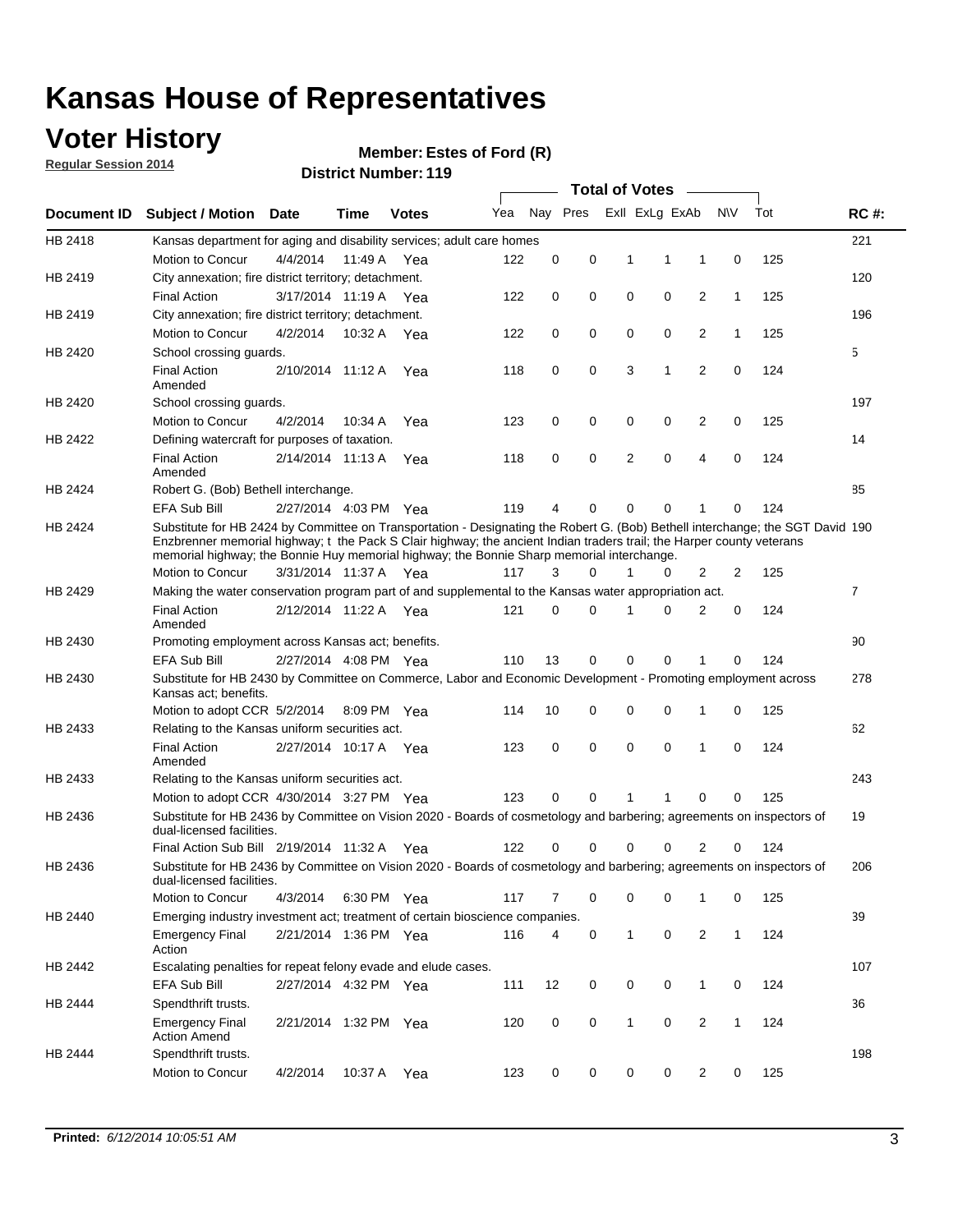### **Voter History**

| <b>Regular Session 2014</b> |                                                                                                                                                                                                                                                                                                                                 | <b>INTERITURE:</b> $ESES$ of $FOTQ$ $(R)$ |             |                             |     |             |          |  |                       |                |                |             |     |             |
|-----------------------------|---------------------------------------------------------------------------------------------------------------------------------------------------------------------------------------------------------------------------------------------------------------------------------------------------------------------------------|-------------------------------------------|-------------|-----------------------------|-----|-------------|----------|--|-----------------------|----------------|----------------|-------------|-----|-------------|
|                             |                                                                                                                                                                                                                                                                                                                                 |                                           |             | <b>District Number: 119</b> |     |             |          |  | <b>Total of Votes</b> |                |                |             |     |             |
| Document ID                 | <b>Subject / Motion</b>                                                                                                                                                                                                                                                                                                         | <b>Date</b>                               | Time        | <b>Votes</b>                | Yea |             | Nay Pres |  |                       | Exll ExLg ExAb |                | <b>NV</b>   | Tot | <b>RC#:</b> |
| <b>HB 2445</b>              | Allowing for criminal discovery materials to be provided to defendant or defendant's counsel.                                                                                                                                                                                                                                   |                                           |             |                             |     |             |          |  |                       |                |                |             |     | 63          |
|                             | <b>Final Action</b><br>Amended                                                                                                                                                                                                                                                                                                  | 2/27/2014 10:19 A Yea                     |             |                             | 123 | 0           | 0        |  | $\mathbf 0$           | $\mathbf 0$    | 1              | 0           | 124 |             |
| HB 2446                     | District courts; court trustee operations fund. judicial process; concerning sentencing dispositions, probation and postrelease<br>supervision; concerning expungement of driving under the influence and criminal refusal convictions; concerning trials,<br>conduct of jury after case is submitted.                          |                                           |             |                             |     |             |          |  |                       |                |                |             |     | 8           |
|                             | <b>Final Action</b>                                                                                                                                                                                                                                                                                                             | 2/12/2014 11:23 A Yea                     |             |                             | 121 | 0           | 0        |  |                       | 0              | 2              | 0           | 124 |             |
| HB 2446                     | Senate Substitute for HB 2446 by Committee on Judiciary - Courts; allocating moneys from driver's license fees to judicial<br>branch nonjudicial salary adjustment fund; allowing chief justice to authorize expenditures from court trustee operations fund in<br>certain judicial districts; time limits for court decisions. |                                           |             |                             |     |             |          |  |                       |                |                |             |     | 239         |
|                             | Motion to adopt CCR 4/30/2014 3:01 PM Yea                                                                                                                                                                                                                                                                                       |                                           |             |                             | 121 | 2           | 0        |  | 1                     | 1              | 0              | 0           | 125 |             |
| <b>HB 2447</b>              | Real property; trespass and liability.                                                                                                                                                                                                                                                                                          |                                           |             |                             |     |             |          |  |                       |                |                |             |     | 29          |
|                             | <b>Final Action</b><br>Amended                                                                                                                                                                                                                                                                                                  | 2/21/2014 11:14 A                         |             | Yea                         | 119 | 2           | 0        |  | $\mathbf{1}$          | $\mathbf 0$    | $\overline{2}$ | $\mathbf 0$ | 124 |             |
| HB 2447                     | Real property; trespass and liability.                                                                                                                                                                                                                                                                                          |                                           |             |                             |     |             |          |  |                       |                |                |             |     | 202         |
|                             | Motion to Adopt CCR 4/3/2014 6:10 PM Yea                                                                                                                                                                                                                                                                                        |                                           |             |                             | 122 | 2           | 0        |  | 0                     | 0              | 1              | 0           | 125 |             |
| HB 2448                     | Interference with judicial process.                                                                                                                                                                                                                                                                                             |                                           |             |                             |     |             |          |  |                       |                |                |             |     | 30          |
|                             | <b>Final Action</b>                                                                                                                                                                                                                                                                                                             | 2/21/2014 11:16 A                         |             | Yea                         | 121 | $\mathbf 0$ | 0        |  | 1                     | 0              | $\overline{2}$ | 0           | 124 |             |
| HB 2448                     | Senate Substitute for HB 2448 by Committee on Judiciary - Updating provisions relating to the Kansas bureau of<br>investigation's DNA database; amending the crime of interference with<br>Motion to adopt CCR 4/30/2014 3:10 PM Yea                                                                                            |                                           |             |                             | 116 | 7           | 0        |  | $\mathbf{1}$          | 1              | 0              | 0           | 125 | 240         |
| HB 2451                     | Electric utilities; creating the electric highway fee.                                                                                                                                                                                                                                                                          |                                           |             |                             |     |             |          |  |                       |                |                |             |     | 96          |
|                             | <b>EFA Sub Bill</b>                                                                                                                                                                                                                                                                                                             | 2/27/2014 4:18 PM Yea                     |             |                             | 64  | 59          | 0        |  | $\Omega$              | 0              | 1              | $\Omega$    | 124 |             |
| HB 2451                     | Substitute for HB 2451 by Committee on Transportation - Increasing registration fees for electric vehicles.                                                                                                                                                                                                                     |                                           |             |                             |     |             |          |  |                       |                |                |             |     | 207         |
|                             | Motion to Concur                                                                                                                                                                                                                                                                                                                | 4/3/2014                                  | 6:34 PM Yea |                             | 94  | 30          | 0        |  | $\Omega$              | 0              | 1              | 0           | 125 |             |
| HB 2452                     | Substitute for HB 2452 by Committee on Transportation - Distinctive license plates; donate life, disabled veterans, rotary<br>international, Kansas horse council.                                                                                                                                                              |                                           |             |                             |     |             |          |  |                       |                |                |             |     | 41          |
|                             | <b>EFA Sub Bill</b>                                                                                                                                                                                                                                                                                                             | 2/21/2014 1:39 PM Yea                     |             |                             | 120 | 0           | 0        |  | 1                     | 0              | $\overline{2}$ | 1           | 124 |             |
| HB 2452                     | Substitute for HB 2452 by Committee on Transportation - Distinctive license plates; donate life, disabled veterans, rotary<br>international, Kansas horse council, motorcycles.                                                                                                                                                 |                                           |             |                             |     |             |          |  |                       |                |                |             |     | 208         |
|                             | Motion to Concur                                                                                                                                                                                                                                                                                                                | 4/3/2014                                  |             | 6:37 PM Yea                 | 123 | 1           | 0        |  | 0                     | 0              | 1              | 0           | 125 |             |
| HB 2453                     | Protecting religious freedom regarding marriage.                                                                                                                                                                                                                                                                                |                                           |             |                             |     |             |          |  |                       |                |                |             |     | 9           |
|                             | <b>Final Action</b><br>Amended                                                                                                                                                                                                                                                                                                  | 2/12/2014 11:28 A                         |             | Yea                         | 72  | 49          | 0        |  | $\mathbf{1}$          | 0              | 2              | 0           | 124 |             |
| HB 2455                     | Property tax exemption for certain utility systems located on military installation.                                                                                                                                                                                                                                            |                                           |             |                             |     |             |          |  |                       |                |                |             |     | 108         |
|                             | <b>Emergency Final</b><br><b>Action Amend</b>                                                                                                                                                                                                                                                                                   | 3/6/2014                                  |             | 11:23 A Yea                 | 119 | 1           | 0        |  | 2                     | 1              | 2              | 0           | 125 |             |
| HB 2456                     | Property taxation; defining commercial and industrial machinery and equipment; motor vehicles, members of military service<br>and active quard and reservists.                                                                                                                                                                  |                                           |             |                             |     |             |          |  |                       |                |                |             |     | 49          |
|                             | <b>Final Action</b><br>Amended                                                                                                                                                                                                                                                                                                  | 2/26/2014 11:32 A Yea                     |             |                             | 100 | 23          | 0        |  | 0                     | 0              | 1              | 0           | 124 |             |
| HB 2463                     | Creating civil liability for acts of terrorism; forfeiture of property related to violations of certain criminal acts.                                                                                                                                                                                                          |                                           |             |                             |     |             |          |  |                       |                |                |             |     | 50          |
|                             | <b>Final Action</b><br>Amended                                                                                                                                                                                                                                                                                                  | 2/26/2014 11:33 A                         |             | Yea                         | 123 | 0           | 0        |  | 0                     | 0              | 1              | 0           | 124 |             |
| HB 2463                     | Creating civil liability for acts of terrorism; forfeiture of property related to violations of certain criminal acts.                                                                                                                                                                                                          |                                           |             |                             |     |             |          |  |                       |                |                |             |     | 194         |
|                             | Motion to Concur                                                                                                                                                                                                                                                                                                                | 4/1/2014                                  |             | 10:46 A Yea                 | 123 | 0           | 0        |  | $\mathbf{1}$          | 0              | 1              | 0           | 125 |             |
| HB 2464                     | Allowing banks, trust companies and savings and loans to claim the expensing deduction for privilege tax filers under the<br>Kansas income tax act.                                                                                                                                                                             |                                           |             |                             |     |             |          |  |                       |                |                |             |     | 15          |
|                             | <b>Final Action</b><br>Amended                                                                                                                                                                                                                                                                                                  | 2/14/2014 11:14 A Yea                     |             |                             | 118 | 0           | 0        |  | 2                     | 0              | 4              | 0           | 124 |             |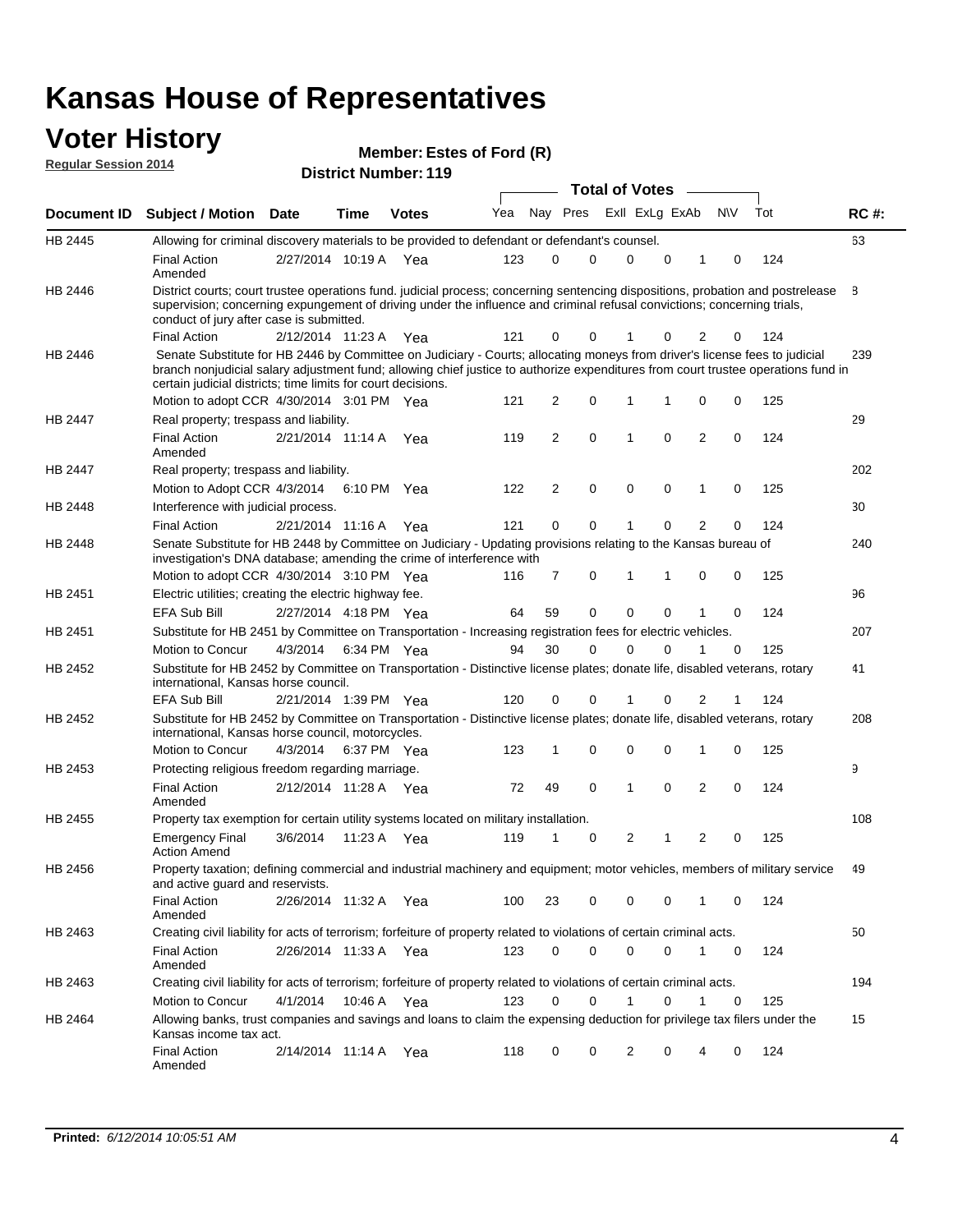### **Voter History**

**Regular Session 2014**

#### **Member: Estes of Ford (R)**

|         |                                                                                                                                                                             |                       |             |              |     | <b>Total of Votes</b> |             |                |             |   |                     |     |             |
|---------|-----------------------------------------------------------------------------------------------------------------------------------------------------------------------------|-----------------------|-------------|--------------|-----|-----------------------|-------------|----------------|-------------|---|---------------------|-----|-------------|
|         | Document ID Subject / Motion Date                                                                                                                                           |                       | Time        | <b>Votes</b> | Yea | Nay Pres              |             | Exll ExLg ExAb |             |   | <b>NV</b>           | Tot | <b>RC#:</b> |
| HB 2466 | Relating to administrative procedure; judicial review.                                                                                                                      |                       |             |              |     |                       |             |                |             |   |                     |     | 37          |
|         | <b>Emergency Final</b><br><b>Action Amend</b>                                                                                                                               | 2/21/2014 1:33 PM Yea |             |              | 118 | 2                     | 0           | 1              | $\mathbf 0$ |   | 2<br>1              | 124 |             |
| HB 2470 | Purchasing authority for certain insurance by the state board of regents for state educational institutions.                                                                |                       |             |              |     |                       |             |                |             |   |                     |     | 16          |
|         | <b>Final Action</b>                                                                                                                                                         | 2/17/2014 11:20 A Yea |             |              | 120 | 0                     | 0           | 3              | 0           | 1 | 0                   | 124 |             |
| HB 2475 | Personal financial literacy program as a requirement for high school graduation.                                                                                            |                       |             |              |     |                       |             |                |             |   |                     |     | 126         |
|         | <b>Final Action</b><br>Amended                                                                                                                                              | 3/19/2014 11:22 A Yea |             |              | 110 | 12                    | 0           | 0              | 1           |   | 2<br>0              | 125 |             |
| HB 2478 | Venue for crimes committed with an electronic device.                                                                                                                       |                       |             |              |     |                       |             |                |             |   |                     |     | 51          |
|         | <b>Final Action</b>                                                                                                                                                         | 2/26/2014 11:34 A     |             | Yea          | 123 | 0                     | 0           | 0              | $\mathbf 0$ | 1 | $\mathbf 0$         | 124 |             |
| HB 2479 | Removing 2015 sunset provision from law requiring ignition interlock device after first test failure or alcohol or drug-related<br>conviction.                              |                       |             |              |     |                       |             |                |             |   |                     |     | 115         |
|         | <b>Final Action</b><br>Amended                                                                                                                                              | 3/14/2014 11:14 A     |             | Yea          | 117 | 0                     | 0           | 2              | 1           | 4 | 1                   | 125 |             |
| HB 2479 | Removing 2015 sunset provision from law requiring ignition interlock device after first test failure or alcohol or drug-related<br>conviction.                              |                       |             |              |     |                       |             |                |             |   |                     |     | 210         |
|         | Motion to Concur                                                                                                                                                            | 4/3/2014              |             | 6:47 PM Yea  | 122 | 2                     | 0           | 0              | 0           | 1 | 0                   | 125 |             |
| HB 2480 | Repealing the review of TeleKansas I.                                                                                                                                       |                       |             |              |     |                       |             |                |             |   |                     |     | 64          |
|         | <b>Final Action</b><br>Amended                                                                                                                                              | 2/27/2014 10:20 A     |             | Yea          | 123 | 0                     | 0           | 0              | 0           | 1 | 0                   | 124 |             |
| HB 2480 | Repealing the review of TeleKansas I.                                                                                                                                       |                       |             |              |     |                       |             |                |             |   |                     |     | 250         |
|         | Motion to Concur                                                                                                                                                            | 5/1/2014              | 1:54 PM Yea |              | 123 | $\mathbf 1$           | 0           | 0              | 0           |   | 0<br>1              | 125 |             |
| HB 2482 | Authority of state corporation commission to intervene in court proceedings.                                                                                                |                       |             |              |     |                       |             |                |             |   |                     |     | 65          |
|         | <b>Final Action</b><br>Amended                                                                                                                                              | 2/27/2014 10:21 A     |             | Yea          | 121 | 2                     | 0           | $\mathbf 0$    | 0           | 1 | $\mathbf 0$         | 124 |             |
| HB 2482 | Senate Substitute for HB 2482 by Committee on Utilities - Creating the energy efficiency investment act.                                                                    |                       |             |              |     |                       |             |                |             |   |                     |     | 211         |
|         | Motion to Concur                                                                                                                                                            | 4/3/2014 7:02 PM Yea  |             |              | 99  | 25                    | 0           | 0              | 0           | 1 | 0                   | 125 |             |
| HB 2487 | Construction of electric transmission lines and certificates of public convenience and necessity.                                                                           |                       |             |              |     |                       |             |                |             |   |                     |     | 66          |
|         | <b>Final Action</b><br>Amended                                                                                                                                              | 2/27/2014 10:22 A Yea |             |              | 113 | 10                    | 0           | 0              | 0           | 1 | 0                   | 124 |             |
| HB 2487 | Relating to the powers and duties of the state corporation commission; construction of electric transmission lines and<br>certificates of public convenience and necessity. |                       |             |              |     |                       |             |                |             |   |                     |     | 254         |
|         | Sub motion to concur 5/1/2014                                                                                                                                               |                       |             | 4:36 PM Yea  | 117 | 8                     | 0           | 0              | 0           |   | 0<br>0              | 125 |             |
| HB 2488 | Kansas electric transmission authority and the purpose and composition of the authority.                                                                                    |                       |             |              |     |                       |             |                |             |   |                     |     | 10          |
|         | <b>Final Action</b><br>Amended                                                                                                                                              | 2/12/2014 11:30 A Yea |             |              | 108 | 13                    | 0           | 1              | 0           |   | 2<br>0              | 124 |             |
| HB 2488 | Kansas electric transmission authority and the purpose and composition of the authority.                                                                                    |                       |             |              |     |                       |             |                |             |   |                     |     | 158         |
|         | <b>Motion to Concur</b>                                                                                                                                                     | 3/25/2014 10:43 A     |             | Yea          | 107 | 15                    | 0           | 1              | 0           |   | 2<br>0              | 125 |             |
| HB 2489 | Legislative review of exceptions to disclosure of public records.                                                                                                           |                       |             |              |     |                       |             |                |             |   |                     |     | 67          |
|         | <b>Final Action</b><br>Amended                                                                                                                                              | 2/27/2014 10:23 A Yea |             |              | 122 | $\mathbf{1}$          | 0           | 0              | $\mathbf 0$ | 1 | 0                   | 124 |             |
| HB 2490 | Criminal procedure; conduct of jury after case is submitted.                                                                                                                |                       |             |              |     |                       |             |                |             |   |                     |     | 31          |
|         | <b>Final Action</b><br>Amended                                                                                                                                              | 2/21/2014 11:17 A Yea |             |              | 121 | 0                     | 0           | 1              | 0           |   | 2<br>0              | 124 |             |
| HB 2490 | Capital murder; attempt; murder in the first degree; sentencing.                                                                                                            |                       |             |              |     |                       |             |                |             |   |                     |     | 241         |
|         | Motion to adopt CCR 4/30/2014 3:16 PM Yea                                                                                                                                   |                       |             |              | 123 | 0                     | 0           | 1              | 1           |   | 0<br>0              | 125 |             |
| HB 2491 | Kansas tort claims act; attorney may appear in small claims action.                                                                                                         |                       |             |              |     |                       |             |                |             |   |                     |     | 20          |
|         | <b>Final Action</b><br>Amended                                                                                                                                              | 2/19/2014 11:34 A Yea |             |              | 120 | 2                     | 0           | 0              | 0           |   | $\overline{2}$<br>0 | 124 |             |
| HB 2491 | Kansas tort claims act; attorney may appear in small claims action.                                                                                                         |                       |             |              |     |                       |             |                |             |   |                     |     | 199         |
|         | Motion to Concur                                                                                                                                                            | 4/2/2014              |             | 10:40 A Yea  | 121 | 2                     | $\mathbf 0$ | 0              | 0           |   | 2<br>0              | 125 |             |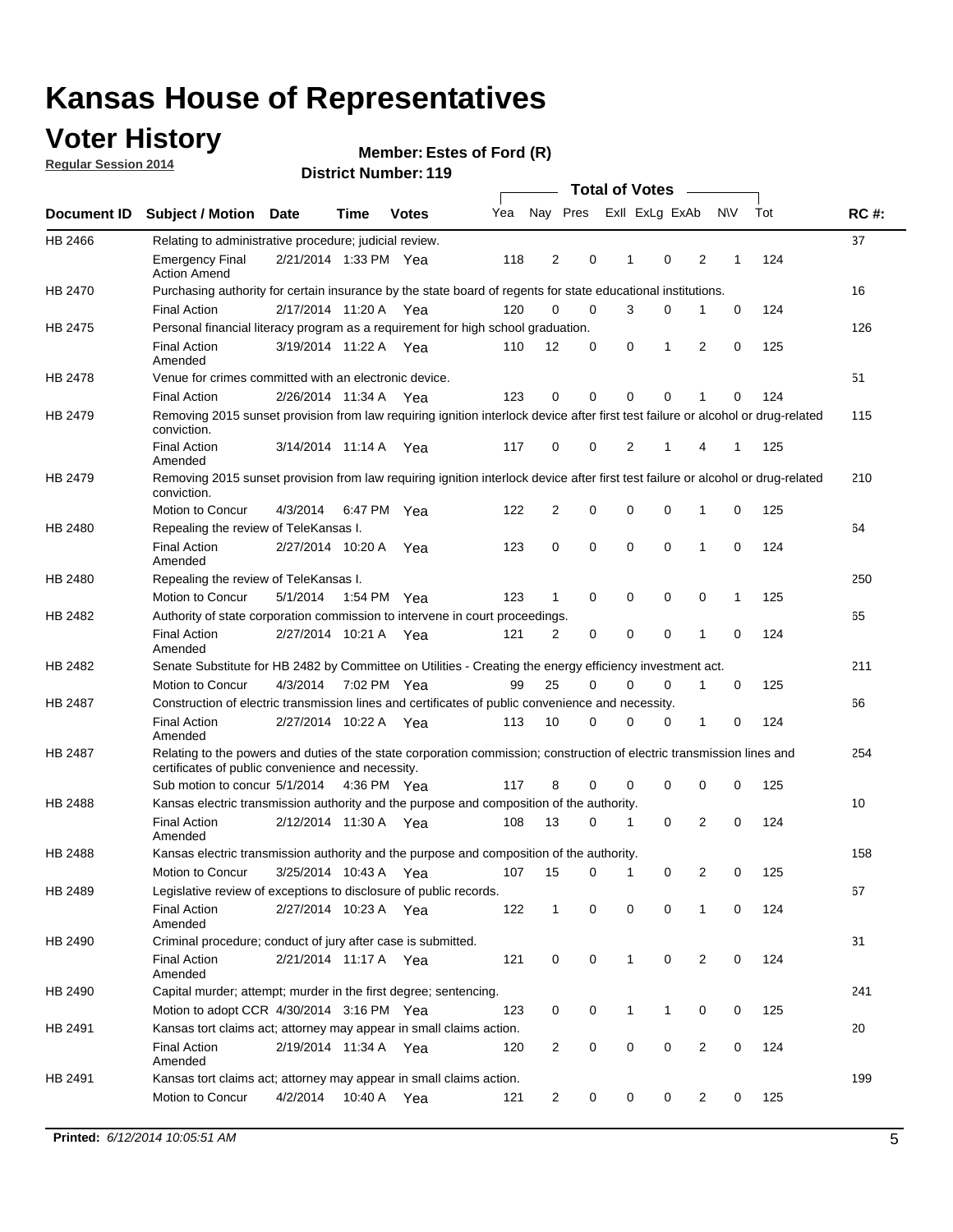### **Voter History**

**Regular Session 2014**

**Member: Estes of Ford (R)** 

|             |                                                                                                                                                                                                                                                        | JUIVLINUIIINVI.<br><b>Total of Votes</b> |             |              |     |              |             |             |                |              |           |     |             |
|-------------|--------------------------------------------------------------------------------------------------------------------------------------------------------------------------------------------------------------------------------------------------------|------------------------------------------|-------------|--------------|-----|--------------|-------------|-------------|----------------|--------------|-----------|-----|-------------|
| Document ID | <b>Subject / Motion Date</b>                                                                                                                                                                                                                           |                                          | <b>Time</b> | <b>Votes</b> | Yea | Nay Pres     |             |             | Exll ExLg ExAb |              | <b>NV</b> | Tot | <b>RC#:</b> |
| HB 2493     | Relating to surety regulation, appearance bonds and unlawful sexual relations.                                                                                                                                                                         |                                          |             |              |     |              |             |             |                |              |           |     | 23          |
|             | <b>Final Action</b><br>Amended                                                                                                                                                                                                                         | 2/20/2014 11:14 A Yea                    |             |              | 113 | 10           | $\mathbf 0$ | $\mathbf 0$ | $\mathbf 0$    | $\mathbf 0$  | 1         | 124 |             |
| HB 2495     | Concerning sentencing dispositions, probation and postrelease supervision.                                                                                                                                                                             |                                          |             |              |     |              |             |             |                |              |           |     | 24          |
|             | <b>Final Action</b><br>Amended                                                                                                                                                                                                                         | 2/20/2014 11:17 A                        |             | Yea          | 122 | 1            | 0           | $\mathbf 0$ | $\mathbf 0$    | 0            | 1         | 124 |             |
| HB 2501     | Human trafficking and related crimes; penalties for buying sexual relations; records and reporting by courts; staff secure facility 25<br>requirements.                                                                                                |                                          |             |              |     |              |             |             |                |              |           |     |             |
|             | <b>Final Action</b><br>Amended                                                                                                                                                                                                                         | 2/20/2014 11:18 A Yea                    |             |              | 123 | 0            | 0           | 0           | $\mathbf 0$    | 0            | 1         | 124 |             |
| HB 2502     | Allowing victim notification on status change of person confined.                                                                                                                                                                                      |                                          |             |              |     |              |             |             |                |              |           |     | 26          |
|             | <b>Final Action</b>                                                                                                                                                                                                                                    | 2/20/2014 11:20 A Yea                    |             |              | 123 | 0            | 0           | 0           | 0              | 0            |           | 124 |             |
| HB 2503     | Substitute for HB 2503 by Committee on Federal and State Affairs -- Carrying of concealed handguns by law enforcement<br>officers.                                                                                                                     |                                          |             |              |     |              |             |             |                |              |           |     | 230         |
|             | Final Action Sub Bill 4/5/2014                                                                                                                                                                                                                         |                                          | 10:22 A     | Yea          | 119 | 1            | 0           | 0           | $\Omega$       | 4            | 1         | 125 |             |
| HB 2504     | Repealing outdated provisions relating to the purchase of certain real estate by the department of corrections.                                                                                                                                        |                                          |             |              |     |              |             |             |                |              |           |     | 18          |
|             | <b>Final Action</b>                                                                                                                                                                                                                                    | 2/19/2014 11:31 A Yea                    |             |              | 122 | $\Omega$     | $\Omega$    | $\Omega$    | 0              | 2            | 0         | 124 |             |
| HB 2506     | Repealing K.S.A. 72-60b03, the effective date of the midwestern higher education compact act.                                                                                                                                                          |                                          |             |              |     |              |             |             |                |              |           |     | 52          |
|             | <b>Final Action</b>                                                                                                                                                                                                                                    | 2/26/2014 11:35 A Yea                    |             |              | 122 | $\mathbf{1}$ | $\Omega$    | $\Omega$    | $\mathbf 0$    | $\mathbf{1}$ | 0         | 124 |             |
| HB 2506     | Senate Substitute for HB 2506 by Committee on Ways and Means - Education; appropriations for FY 2014 and FY 2015 for<br>various state agencies; amendments concerning postsecondary education; amendments to provisions relating to school<br>finance. |                                          |             |              |     |              |             |             |                |              |           |     | 238         |
|             | Motion to Adopt CCR 4/6/2014                                                                                                                                                                                                                           |                                          | 9:45 PM     | Yea          | 63  | 57           | 0           | $\mathbf 0$ | $\mathbf 0$    | 4            | 1         | 125 |             |
| HB 2509     | Emergency medical services amendments.                                                                                                                                                                                                                 |                                          |             |              |     |              |             |             |                |              |           |     | 101         |
|             | Emergency Final<br><b>Action Amend</b>                                                                                                                                                                                                                 | 2/27/2014 4:24 PM Yea                    |             |              | 123 | $\mathbf 0$  | 0           | $\Omega$    | $\mathbf 0$    | 1            | $\Omega$  | 124 |             |
| HB 2510     | Pharmacists and pharmacies; pharmacy technicians; registration and grounds for denial of registration.                                                                                                                                                 |                                          |             |              |     |              |             |             |                |              |           |     | 84          |
|             | <b>Emergency Final</b><br>Action                                                                                                                                                                                                                       | 2/27/2014 4:01 PM Yea                    |             |              | 71  | 52           | 0           | $\Omega$    | $\Omega$       | 1            | 0         | 124 |             |
| HB 2511     | Liability for property tax on personal property; sale or abandonment of personal property.                                                                                                                                                             |                                          |             |              |     |              |             |             |                |              |           |     | 27          |
|             | <b>Final Action</b>                                                                                                                                                                                                                                    | 2/20/2014 11:21 A Yea                    |             |              | 123 | $\Omega$     | 0           | $\Omega$    | $\mathbf 0$    | 1            | $\Omega$  | 124 |             |
| HB 2514     | Exemption for Federal Home Loan Bank in certain insolvency proceedings involving insurance companies.                                                                                                                                                  |                                          |             |              |     |              |             |             |                |              |           |     | 2           |
|             | <b>Final Action</b>                                                                                                                                                                                                                                    | 2/10/2014 11:08 A Yea                    |             |              | 118 | $\Omega$     | 0           | 3           | 1              | 2            | 0         | 124 |             |
| HB 2515     | Insurance; confidentiality of work papers from analysis of analysis of financial regulation or market regulation of insurance<br>company or affiliates.                                                                                                |                                          |             |              |     |              |             |             |                |              |           |     | 82          |
|             | <b>Emergency Final</b><br>Action                                                                                                                                                                                                                       | 2/27/2014 3:58 PM Yea                    |             |              | 123 | 0            | 0           | $\mathbf 0$ | $\mathbf 0$    | 1            | $\Omega$  | 124 |             |
| HB 2515     | Updating statutory references and making corresponding changes due to Executive Reorganization Order No. 41.                                                                                                                                           |                                          |             |              |     |              |             |             |                |              |           |     | 269         |
|             | Motion to Adopt CCR 5/2/2014 3:31 PM Yea                                                                                                                                                                                                               |                                          |             |              | 118 | 4            | 0           | 0           | 1              | 1            |           | 125 |             |
| HB 2516     | Amendments relating to health care provider liability insurance and to companies organized to provide such insurance.                                                                                                                                  |                                          |             |              |     |              |             |             |                |              |           |     | 3           |
|             | <b>Final Action</b><br>Amended                                                                                                                                                                                                                         | 2/10/2014 11:10 A Yea                    |             |              | 118 | 0            | 0           | 3           |                | 2            | 0         | 124 |             |
| HB 2516     | Amendments relating to health care provider liability insurance and to companies organized to provide such insurance.                                                                                                                                  |                                          |             |              |     |              |             |             |                |              |           |     | 191         |
|             | <b>Motion to Concur</b>                                                                                                                                                                                                                                | 3/31/2014 11:40 A                        |             | Yea          | 121 | 0            | 0           | 1           | 0              | 2            | 1         | 125 |             |
| HB 2518     | Relating to ballot language statements.                                                                                                                                                                                                                |                                          |             |              |     |              |             |             |                |              |           |     | 40          |
|             | <b>Emergency Final</b><br><b>Action Amend</b>                                                                                                                                                                                                          | 2/21/2014 1:37 PM Yea                    |             |              | 116 | 4            | 0           | 1           | 0              | 2            | 1         | 124 |             |
| HB 2525     | Kansas money transmitter act concerning change of controlling interest and notification.                                                                                                                                                               |                                          |             |              |     |              |             |             |                |              |           |     | 32          |
|             | Final Action                                                                                                                                                                                                                                           | 2/21/2014 11:18 A Yea                    |             |              | 105 | 16           | 0           | 1           | 0              | 2            | 0         | 124 |             |
| HB 2525     | Kansas money transmitter act concerning change of controlling interest and notification.                                                                                                                                                               |                                          |             |              |     |              |             |             |                |              |           |     | 252         |
|             | Motion to Concur                                                                                                                                                                                                                                       | 5/1/2014                                 | 1:59 PM Yea |              | 112 | 13           | 0           | 0           | 0              | 0            | 0         | 125 |             |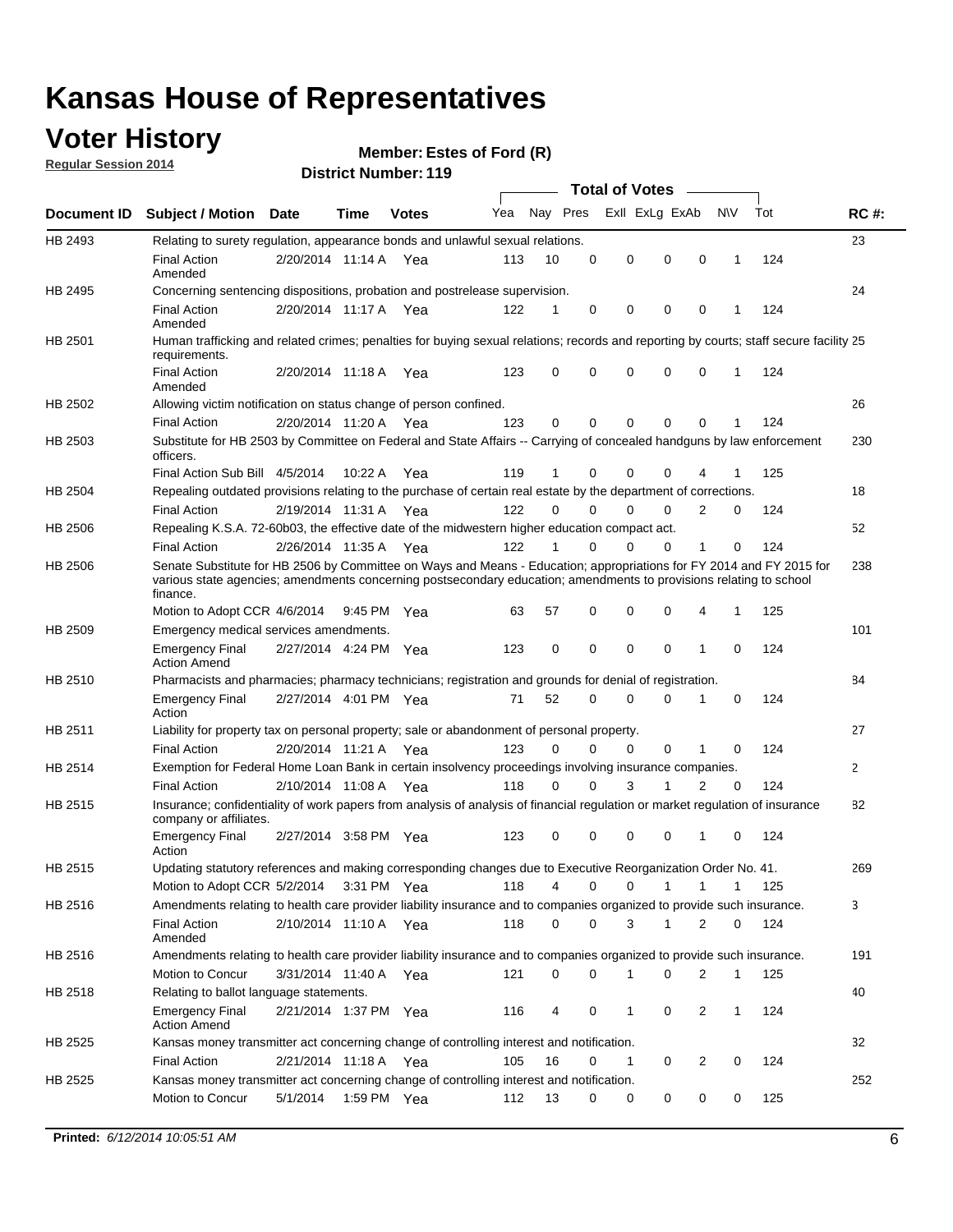#### **Voter History Regular Session 2014**

|                |                                                                                                                                                                                                                                                                                                                                           |                       |             |              |     |    |                         | <b>Total of Votes</b> |              |              |             |     |             |
|----------------|-------------------------------------------------------------------------------------------------------------------------------------------------------------------------------------------------------------------------------------------------------------------------------------------------------------------------------------------|-----------------------|-------------|--------------|-----|----|-------------------------|-----------------------|--------------|--------------|-------------|-----|-------------|
| Document ID    | <b>Subject / Motion</b>                                                                                                                                                                                                                                                                                                                   | Date                  | Time        | <b>Votes</b> | Yea |    | Nay Pres ExII ExLg ExAb |                       |              |              | <b>NV</b>   | Tot | <b>RC#:</b> |
| HB 2533        | Changing interest credit amounts, member distributions upon termination or death and retirement annuities under the KPERS 42<br>Act of 2015.                                                                                                                                                                                              |                       |             |              |     |    |                         |                       |              |              |             |     |             |
|                | <b>Emergency Final</b><br><b>Action Amend</b>                                                                                                                                                                                                                                                                                             | 2/21/2014 1:40 PM Yea |             |              | 94  | 26 | 0                       | 1                     | 0            | 2            | 1           | 124 |             |
| HB 2537        | Eliminating font size and type requirement for disclosure statements contained in insurance contracts and explanatory<br>materials printed in any language other than English.                                                                                                                                                            |                       |             |              |     |    |                         |                       |              |              |             |     | 81          |
|                | <b>Emergency Final</b><br>Action                                                                                                                                                                                                                                                                                                          | 2/27/2014 3:56 PM Yea |             |              | 119 | 4  | 0                       | $\mathbf 0$           | 0            | 1            | 0           | 124 |             |
| HB 2537        | Insurance; eliminating font and type requirements for certain non-English insurance documents; confidentiality of certain<br>documents; continuation of health insurance for spouse and children of certain emergency personnel and employees of the<br>department of corrections; purchase of certain insurance by the state fair board. |                       |             |              |     |    |                         |                       |              |              |             |     | 249         |
|                | Motion to adopt CCR 4/30/2014 3:58 PM Yea                                                                                                                                                                                                                                                                                                 |                       |             |              | 122 | 0  | 0                       | 1                     | 1            | 0            | 1           | 125 |             |
| HB 2538        | Giving landowner right of first refusal for antlers of deer illegally shot on landowner's property.                                                                                                                                                                                                                                       |                       |             |              |     |    |                         |                       |              |              |             |     | 102         |
|                | <b>Emergency Final</b><br><b>Action Amend</b>                                                                                                                                                                                                                                                                                             | 2/27/2014 4:26 PM Yea |             |              | 106 | 17 | 0                       | 0                     | 0            | 1            | 0           | 124 |             |
| HB 2541        | Substitute for HB2541 by Committee on Local Government—plastic bottles and containers; labeling; solid waste landfill<br>restrictions.                                                                                                                                                                                                    |                       |             |              |     |    |                         |                       |              |              |             |     | 121         |
|                | Final Action Sub Bill 3/17/2014 11:21 A Yea                                                                                                                                                                                                                                                                                               |                       |             |              | 102 | 21 | 0                       | $\mathbf 0$           | 0            | 2            | 0           | 125 |             |
| HB 2542        | Property tax exemption for amateur-built aircraft.<br><b>Final Action</b>                                                                                                                                                                                                                                                                 | 3/13/2014 11:22 A Yea |             |              | 116 | 4  | 0                       | 1                     | $\mathbf 1$  | 2            | 1           | 125 | 112         |
| HB 2544        | Amended<br>Authorizing postsecondary educational institutions to enter into the state authorization reciprocity agreement to provide                                                                                                                                                                                                      |                       |             |              |     |    |                         |                       |              |              |             |     | 17          |
|                | distance education.<br><b>Final Action</b>                                                                                                                                                                                                                                                                                                | 2/17/2014 11:21 A Yea |             |              | 120 | 0  | $\mathbf 0$             | 3                     | 0            | 1            | 0           | 124 |             |
| HB 2545        | Extending sunset date on certain agriculture fees from July 1, 2015, to July 1, 2019.                                                                                                                                                                                                                                                     |                       |             |              |     |    |                         |                       |              |              |             |     | 68          |
|                | <b>Final Action</b><br>Amended                                                                                                                                                                                                                                                                                                            | 2/27/2014 10:25 A Yea |             |              | 99  | 24 | $\mathbf 0$             | $\mathbf 0$           | $\mathbf 0$  | 1            | $\Omega$    | 124 |             |
| <b>HB 2547</b> | Changing the map copy requirement in mining permit application.                                                                                                                                                                                                                                                                           |                       |             |              |     |    |                         |                       |              |              |             |     | 53          |
|                | <b>Final Action</b>                                                                                                                                                                                                                                                                                                                       | 2/26/2014 11:36 A     |             | Yea          | 123 | 0  | 0                       | 0                     | 0            | 1            | 0           | 124 |             |
| HB 2548        | Creating the water program management fund and transferring the air quality fee fund.                                                                                                                                                                                                                                                     |                       |             |              |     |    |                         |                       |              |              |             |     | 46          |
|                | <b>Emergency Final</b><br>Action                                                                                                                                                                                                                                                                                                          | 2/21/2014 1:46 PM Yea |             |              | 119 | 1  | 0                       | 1                     | 0            | 2            | 1           | 124 |             |
| HB 2549        | Allowing burial of hazardous waste on-site.                                                                                                                                                                                                                                                                                               |                       |             |              |     |    |                         |                       |              |              |             |     | 54          |
|                | <b>Final Action</b>                                                                                                                                                                                                                                                                                                                       | 2/26/2014 11:38 A     |             | Yea          | 123 | 0  | 0                       | 0                     | 0            | 1            | 0           | 124 |             |
| HB 2550        | Repeal of the atmospheric mercury deposition monitoring network.                                                                                                                                                                                                                                                                          |                       |             |              |     |    |                         |                       |              |              |             |     | 33          |
|                | <b>Final Action</b>                                                                                                                                                                                                                                                                                                                       | 2/21/2014 11:20 A     |             | Yea          | 92  | 29 | 0                       | $\mathbf{1}$          | $\mathbf 0$  | 2            | 0           | 124 |             |
| HB 2551        | Repealing regulation of PCB disposal facilities.                                                                                                                                                                                                                                                                                          |                       |             |              |     |    |                         |                       |              |              |             |     | 47          |
|                | <b>Emergency Final</b><br><b>Action Amend</b>                                                                                                                                                                                                                                                                                             | 2/21/2014 1:47 PM Yea |             |              | 100 | 20 | 0                       | 1                     | 0            | 2            | 1           | 124 |             |
| HB 2551        | Repealing the regulation of PCB disposal facilities; making changes to the atmospheric mercury deposition monitoring network 271<br>and the disposal of plastic bottles, containers and solid waste.                                                                                                                                      |                       |             |              |     |    |                         |                       |              |              |             |     |             |
|                | Motion to Adopt CCR 5/2/2014                                                                                                                                                                                                                                                                                                              |                       | 3:45 PM Yea |              | 105 | 17 | 0                       | 0                     | $\mathbf{1}$ | 1            | $\mathbf 1$ | 125 |             |
| HB 2552        | Managed care organizations, prompt payment.                                                                                                                                                                                                                                                                                               |                       |             |              |     |    |                         |                       |              |              |             |     | 69          |
|                | <b>Final Action</b><br>Amended                                                                                                                                                                                                                                                                                                            | 2/27/2014 10:26 A Yea |             |              | 123 | 0  | 0                       | 0                     | 0            | 1            | 0           | 124 |             |
| HB 2552        | Kansas medical assistance program; managed care organizations; consent for expansion of certain medicaid services.                                                                                                                                                                                                                        |                       |             |              |     |    |                         |                       |              |              |             |     | 225         |
|                | Motion to Concur                                                                                                                                                                                                                                                                                                                          | 4/4/2014              | 6:13 PM Yea |              | 68  | 54 | 0                       | 0                     | 1            | 2            | 0           | 125 |             |
| HB 2553        | Health care compact.                                                                                                                                                                                                                                                                                                                      |                       |             |              |     |    |                         |                       |              |              |             |     | 141         |
|                | <b>Final Action</b>                                                                                                                                                                                                                                                                                                                       | 3/24/2014 10:15 A     |             | Yea          | 74  | 48 | 0                       | 0                     | 0            | 3            | 0           | 125 |             |
| HB 2555        | Release of information in support of arrest warrants and search warrants.                                                                                                                                                                                                                                                                 |                       |             |              |     |    |                         |                       |              |              |             |     | 86          |
|                | <b>Emergency Final</b><br><b>Action Amend</b>                                                                                                                                                                                                                                                                                             | 2/27/2014 4:04 PM Yea |             |              | 113 | 10 | 0                       | 0                     | 0            | $\mathbf{1}$ | 0           | 124 |             |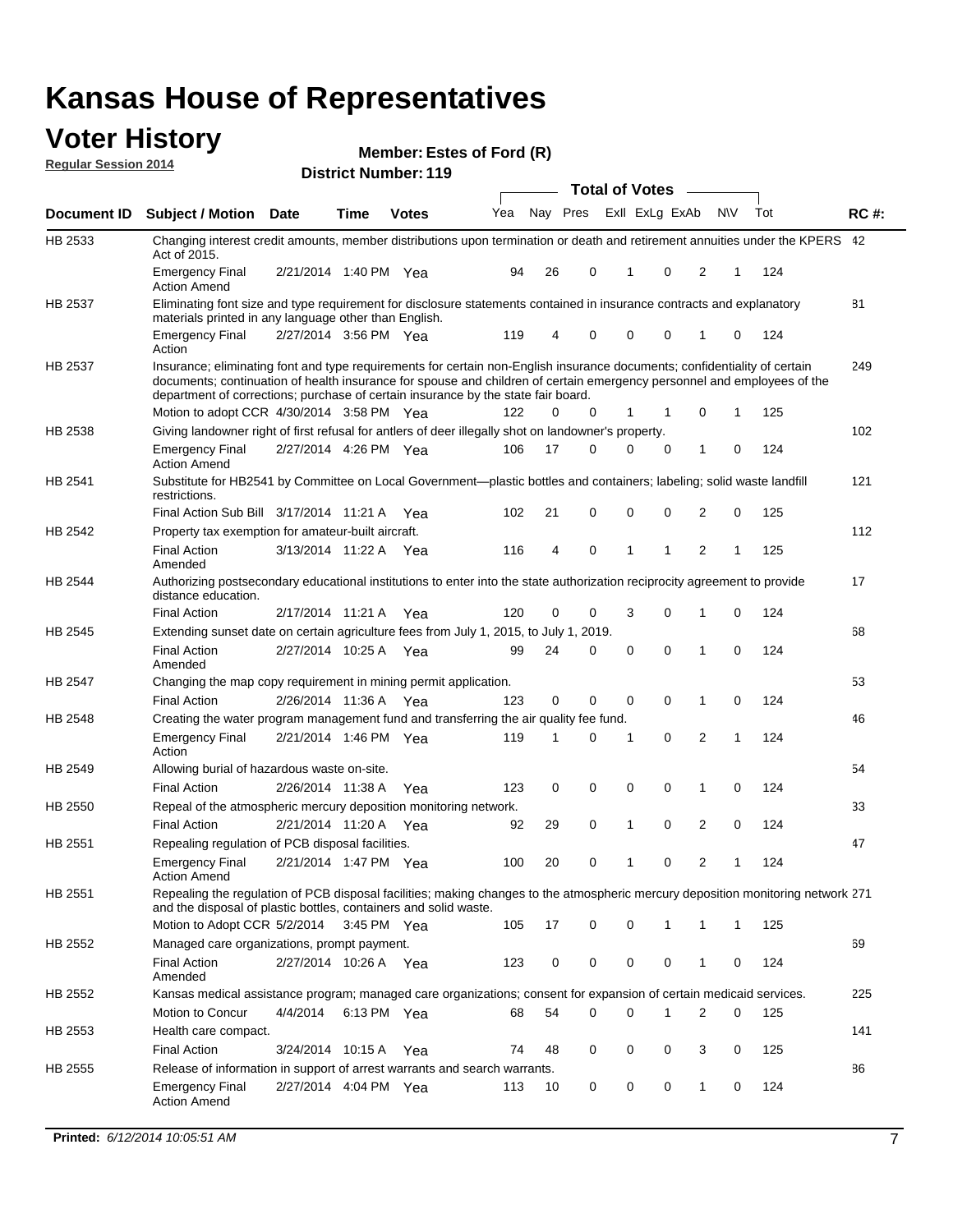### **Voter History**

**Regular Session 2014**

| <b>District Number: 119</b> |
|-----------------------------|
|-----------------------------|

|             |                                                                                                                                                                                                                                                                                                                                                           |                       | ul Ituliinui . |              |     |          |             | <b>Total of Votes</b> |             |                |              |     |             |
|-------------|-----------------------------------------------------------------------------------------------------------------------------------------------------------------------------------------------------------------------------------------------------------------------------------------------------------------------------------------------------------|-----------------------|----------------|--------------|-----|----------|-------------|-----------------------|-------------|----------------|--------------|-----|-------------|
| Document ID | <b>Subject / Motion Date</b>                                                                                                                                                                                                                                                                                                                              |                       | <b>Time</b>    | <b>Votes</b> | Yea | Nay Pres |             | ExII ExLg ExAb        |             |                | <b>NV</b>    | Tot | <b>RC#:</b> |
| HB 2557     | Changing penalties for certain taxpayers who file incorrect returns under Kansas income tax act.                                                                                                                                                                                                                                                          |                       |                |              |     |          |             |                       |             |                |              |     | 21          |
|             | <b>Final Action</b><br>Amended                                                                                                                                                                                                                                                                                                                            | 2/19/2014 11:35 A Yea |                |              | 122 | $\Omega$ | $\Omega$    | $\mathbf 0$           | 0           | $\overline{2}$ | 0            | 124 |             |
| HB 2561     | Licensure of pharmacists and registration of pharmacy interns by board of pharmacy.                                                                                                                                                                                                                                                                       |                       |                |              |     |          |             |                       |             |                |              |     | 55          |
|             | <b>Final Action</b>                                                                                                                                                                                                                                                                                                                                       | 2/26/2014 11:39 A     |                | Yea          | 105 | 18       | 0           | 0                     | 0           | 1              | 0            | 124 |             |
| HB 2564     | Requiring 60-day wait before re-employment for retirement benefit eligibility.                                                                                                                                                                                                                                                                            |                       |                |              |     |          |             |                       |             |                |              |     | 43          |
|             | <b>Emergency Final</b><br>Action                                                                                                                                                                                                                                                                                                                          | 2/21/2014 1:41 PM Yea |                |              | 120 | 0        | 0           | 1                     | $\mathbf 0$ | $\overline{2}$ | 1            | 124 |             |
| HB 2566     | Requiring court fee for forensic audio and video examination services.                                                                                                                                                                                                                                                                                    |                       |                |              |     |          |             |                       |             |                |              |     | 93          |
|             | <b>Emergency Final</b><br>Action                                                                                                                                                                                                                                                                                                                          | 2/27/2014 4:12 PM Yea |                |              | 123 | 0        | 0           | $\mathbf 0$           | $\mathbf 0$ | 1              | 0            | 124 |             |
| HB 2568     | Domestic relations; Kansas family law code; child support guidelines.                                                                                                                                                                                                                                                                                     |                       |                |              |     |          |             |                       |             |                |              |     | 70          |
|             | <b>Final Action</b><br>Amended                                                                                                                                                                                                                                                                                                                            | 2/27/2014 10:27 A Yea |                |              | 123 | 0        | $\mathbf 0$ | $\mathbf 0$           | $\mathbf 0$ | 1              | 0            | 124 |             |
| HB 2568     | Domestic relations; Kansas family law code; child support guidelines.                                                                                                                                                                                                                                                                                     |                       |                |              |     |          |             |                       |             |                |              |     | 268         |
|             | Motion to adopt CCR 5/2/2014                                                                                                                                                                                                                                                                                                                              |                       | $3:28$ PM Yea  |              | 123 | 0        | 0           | 0                     | 1           | 1              | 0            | 125 |             |
| HB 2576     | Employment security law; creation of "new employer rate."                                                                                                                                                                                                                                                                                                 |                       |                |              |     |          |             |                       |             |                |              |     | 71          |
|             | <b>Final Action</b><br>Amended                                                                                                                                                                                                                                                                                                                            | 2/27/2014 10:28 A Yea |                |              | 123 | 0        | 0           | $\mathbf 0$           | $\mathbf 0$ | $\mathbf{1}$   | 0            | 124 |             |
| HB 2576     | Employment security law; creation of "new employer rate."                                                                                                                                                                                                                                                                                                 |                       |                |              |     |          |             |                       |             |                |              |     | 159         |
|             | Motion to Concur                                                                                                                                                                                                                                                                                                                                          | 3/25/2014 10:47 A     |                | Yea          | 122 | 0        | 0           | 1                     | 0           | $\overline{2}$ | 0            | 125 |             |
| HB 2577     | Allowing parents to remain anonymous when surrendering an infant under the newborn protection act.                                                                                                                                                                                                                                                        |                       |                |              |     |          |             |                       |             |                |              |     | 56          |
|             | <b>Final Action</b><br>Amended                                                                                                                                                                                                                                                                                                                            | 2/26/2014 11:41 A Yea |                |              | 123 | 0        | 0           | 0                     | 0           | 1              | 0            | 124 |             |
| HB 2577     | Allowing parents to remain anonymous when surrendering an infant under the newborn protection act.                                                                                                                                                                                                                                                        |                       |                |              |     |          |             |                       |             |                |              |     | 220         |
|             | Motion to Concur                                                                                                                                                                                                                                                                                                                                          | 4/4/2014              | 11:45 A        | Yea          | 121 | $\Omega$ | 0           |                       |             | 1              | $\mathbf{1}$ | 125 |             |
| HB 2578     | Certification by chief law enforcement officer for transfer of a firearm when required by federal law.                                                                                                                                                                                                                                                    |                       |                |              |     |          |             |                       |             |                |              |     | 122         |
|             | <b>Final Action</b><br>Amended                                                                                                                                                                                                                                                                                                                            | 3/17/2014 11:22 A Yea |                |              | 123 | 0        | 0           | 0                     | 0           | 2              | 0            | 125 |             |
| HB 2578     | Regulating the possession of weapons.                                                                                                                                                                                                                                                                                                                     |                       |                |              |     |          |             |                       |             |                |              |     | 235         |
|             | Motion to Adopt CCR 4/5/2014 4:40 PM Yea                                                                                                                                                                                                                                                                                                                  |                       |                |              | 102 | 19       | 0           | 0                     | 0           | 4              | 0            | 125 |             |
| HB 2580     | Specifying the duties of the state fire marshal relating to regional emergency response teams for hazardous materials and<br>search and rescue incidents.                                                                                                                                                                                                 |                       |                |              |     |          |             |                       |             |                |              |     | 72          |
|             | <b>Final Action</b><br>Amended                                                                                                                                                                                                                                                                                                                            | 2/27/2014 10:29 A     |                | Yea          | 113 | 10       | 0           | $\mathbf 0$           | $\mathbf 0$ | 1              | 0            | 124 |             |
| HB 2580     | Kansas Real Estate Appraisal Board; licensee fingerprinting and criminal background checks.                                                                                                                                                                                                                                                               |                       |                |              |     |          |             |                       |             |                |              |     | 272         |
|             | Motion to adopt CCR 5/2/2014                                                                                                                                                                                                                                                                                                                              |                       | 3:49 PM Yea    |              | 115 | 7        | 0           | 0                     | 1           | 1              | -1           | 125 |             |
| HB 2582     | Creating an exemption from food establishment licensing for churches.                                                                                                                                                                                                                                                                                     |                       |                |              |     |          |             |                       |             |                |              |     | 57          |
|             | <b>Final Action</b>                                                                                                                                                                                                                                                                                                                                       | 2/26/2014 11:42 A     |                | Yea          | 123 | 0        | 0           | 0                     | 0           | 1              | 0            | 124 |             |
| HB 2588     | Child in need of care; juvenile offenders; permanent custodians.                                                                                                                                                                                                                                                                                          |                       |                |              |     |          |             |                       |             |                |              |     | 94          |
|             | <b>Emergency Final</b><br><b>Action Amend</b>                                                                                                                                                                                                                                                                                                             | 2/27/2014 4:14 PM Yea |                |              | 123 | 0        | 0           | 0                     | 0           | 1              | 0            | 124 |             |
| HB 2588     | Senate Substitute for HB 2588 by Committee on Judiciary - Concerning children and minors; relating to children in need of<br>care; placement in juvenile detention facilities; permanent custodians; relating to juvenile offenders; alternative adjudication;<br>youth residential centers and services; risk assessment; sentencing; good time credits. |                       |                |              |     |          |             |                       |             |                |              |     | 244         |
|             | Motion to adopt CCR 4/30/2014 3:36 PM Yea                                                                                                                                                                                                                                                                                                                 |                       |                |              | 123 | 0        | 0           | 1                     | 1           | 0              | 0            | 125 |             |
| HB 2591     | Requiring certain audit reports to be filed electronically and to be filed only with the department of administration.                                                                                                                                                                                                                                    |                       |                |              |     |          |             |                       |             |                |              |     | 58          |
|             | <b>Final Action</b>                                                                                                                                                                                                                                                                                                                                       | 2/26/2014 11:43 A     |                | Yea          | 123 | 0        | 0           | 0                     | 0           | 1              | 0            | 124 |             |
| HB 2595     | State fossils; the tylosaurus and the pteranodon.                                                                                                                                                                                                                                                                                                         |                       |                |              |     |          |             |                       |             |                |              |     | 73          |
|             | <b>Final Action</b><br>Amended                                                                                                                                                                                                                                                                                                                            | 2/27/2014 10:31 A     |                | Yea          | 96  | 27       | 0           | 0                     | 0           | 1              | 0            | 124 |             |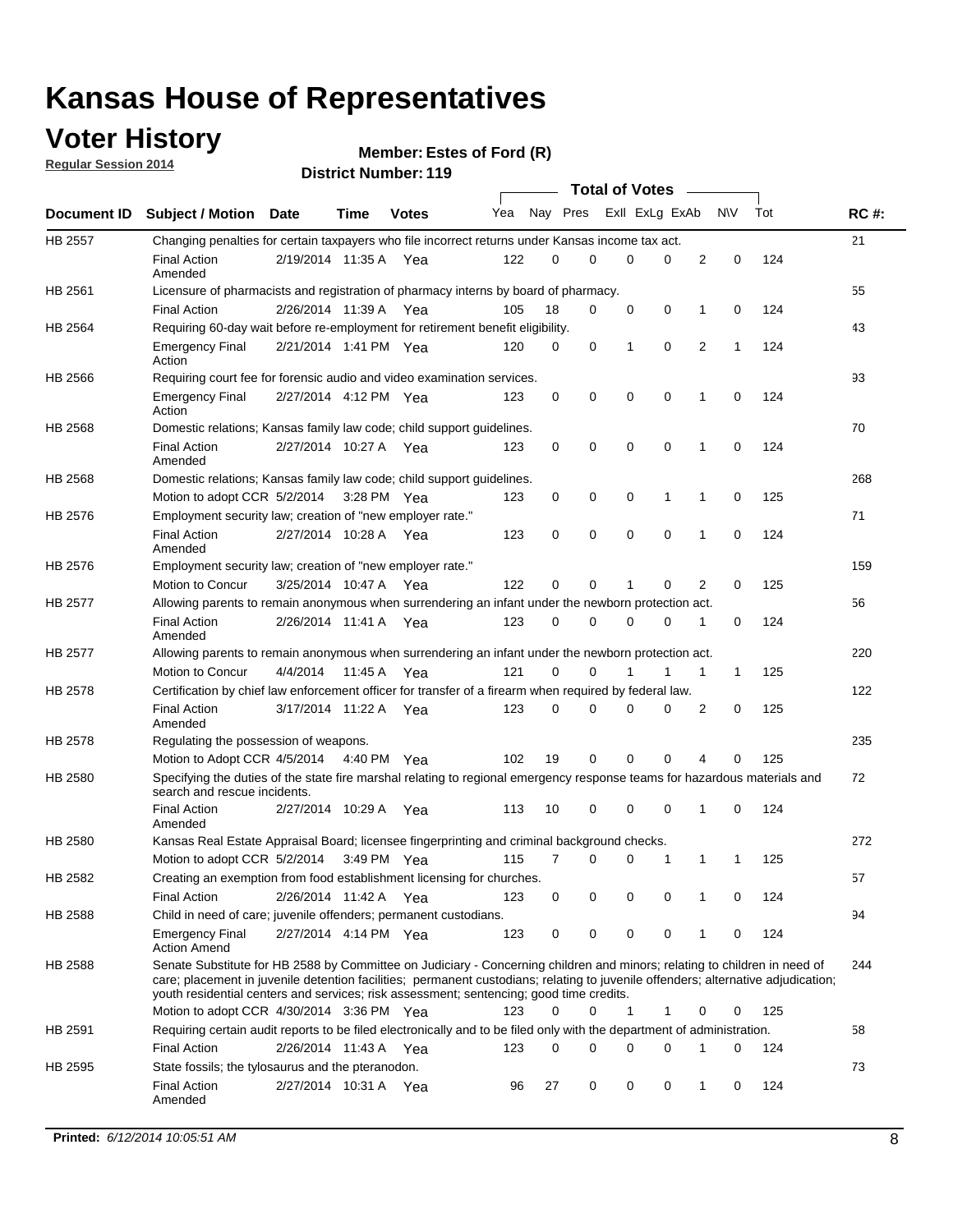### **Voter History**

**Regular Session 2014**

|             |                                                                                                                                                                                                                                       |                       |             |              |     |             | <b>Total of Votes</b>   |             |             |   |             |     |             |
|-------------|---------------------------------------------------------------------------------------------------------------------------------------------------------------------------------------------------------------------------------------|-----------------------|-------------|--------------|-----|-------------|-------------------------|-------------|-------------|---|-------------|-----|-------------|
| Document ID | <b>Subject / Motion</b>                                                                                                                                                                                                               | <b>Date</b>           | <b>Time</b> | <b>Votes</b> | Yea |             | Nay Pres Exll ExLg ExAb |             |             |   | <b>NV</b>   | Tot | <b>RC#:</b> |
| HB 2596     | Computation of retirement benefits when a state officer or employee is placed on furlough or has reduction in compensation.<br><b>Final Action</b>                                                                                    | 2/27/2014 10:33 A     |             | Yea          | 123 | 0           | 0                       | 0           | $\Omega$    |   | 0           | 124 | 74          |
| HB 2596     | Computation of retirement benefits when a state officer or employee is placed on furlough or has reduction in<br>compensation.                                                                                                        |                       |             |              |     |             |                         |             |             |   |             |     | 246         |
|             | Motion to adopt CCR 4/30/2014 3:45 PM Yea                                                                                                                                                                                             |                       |             |              | 123 | 0           | 0                       | 1           | 1           | 0 | 0           | 125 |             |
| HB 2597     | Municipal recycling services                                                                                                                                                                                                          |                       |             |              |     |             |                         |             |             |   |             |     | 97          |
|             | <b>Emergency Final</b><br><b>Action Amend</b>                                                                                                                                                                                         | 2/27/2014 4:20 PM Yea |             |              | 105 | 18          | 0                       | $\mathbf 0$ | 0           | 1 | 0           | 124 |             |
| HB 2599     | Authorizing the secretary of state to grant an easement to the unified government of Wyandotte county.                                                                                                                                |                       |             |              |     |             |                         |             |             |   |             |     | 22          |
|             | <b>Final Action</b>                                                                                                                                                                                                                   | 2/19/2014 11:37 A     |             | Yea          | 120 | 2           | 0                       | 0           | $\mathbf 0$ | 2 | 0           | 124 |             |
| HB 2599     | Authorizing the secretary of state to grant an easement to the unified government of Wyandotte county.                                                                                                                                |                       |             |              |     |             |                         |             |             |   |             |     | 118         |
|             | Motion to Concur                                                                                                                                                                                                                      | 3/14/2014 11:25 A     |             | Yea          | 118 | 0           | 0                       | 2           | 1           | 4 | 0           | 125 |             |
| HB 2602     | Increasing the percentage of unclassified employees allowed to be employed by KPERS from 25% to 50%.                                                                                                                                  |                       |             |              |     |             |                         |             |             |   |             |     | 44          |
|             | <b>Emergency Final</b><br>Action                                                                                                                                                                                                      | 2/21/2014 1:43 PM Yea |             |              | 107 | 13          | 0                       | 1           | 0           | 2 | 1           | 124 |             |
| HB 2602     | Increasing the percentage of unclassified employees allowed to be employed by KPERS from 25% to 50%.                                                                                                                                  |                       |             |              |     |             |                         |             |             |   |             |     | 195         |
|             | Motion to Concur                                                                                                                                                                                                                      | 4/1/2014              | 10:57 A     | Yea          | 108 | 15          | 0                       | 1           | $\Omega$    | 1 | 0           | 125 |             |
| HB 2609     | Practice of pharmacy; filling and refilling of prescriptions.                                                                                                                                                                         |                       |             |              |     |             |                         |             |             |   |             |     | 105         |
|             | <b>Emergency Final</b><br><b>Action Amend</b>                                                                                                                                                                                         | 2/27/2014 4:29 PM Yea |             |              | 123 | 0           | $\mathbf 0$             | $\mathbf 0$ | 0           | 1 | $\mathbf 0$ | 124 |             |
| HB 2611     | Conduct of dental offices.                                                                                                                                                                                                            |                       |             |              |     |             |                         |             |             |   |             |     | 83          |
|             | <b>Emergency Final</b><br>Action                                                                                                                                                                                                      | 2/27/2014 3:59 PM Yea |             |              | 123 | 0           | 0                       | $\mathbf 0$ | 0           | 1 | 0           | 124 |             |
| HB 2612     | Relating to district judge and district magistrate judge vacancies.                                                                                                                                                                   |                       |             |              |     |             |                         |             |             |   |             |     | 75          |
|             | <b>Final Action</b><br>Amended                                                                                                                                                                                                        | 2/27/2014 10:34 A     |             | Yea          | 106 | 17          | $\mathbf 0$             | $\mathbf 0$ | $\mathbf 0$ | 1 | $\mathbf 0$ | 124 |             |
| HB 2613     | Relating to the issuance of stillbirth and unborn child's death certificates.                                                                                                                                                         |                       |             |              |     |             |                         |             |             |   |             |     | 103         |
|             | <b>Emergency Final</b><br><b>Action Amend</b>                                                                                                                                                                                         | 2/27/2014 4:27 PM Yea |             |              | 122 | $\mathbf 1$ | 0                       | $\mathbf 0$ | 0           | 1 | 0           | 124 |             |
| HB 2615     | Substitute for HB 2615 by Committee on Commerce, Labor and Economic Development - Workers compensation assigned<br>risk pool.                                                                                                         |                       |             |              |     |             |                         |             |             |   |             |     | 185         |
|             | <b>EFA Sub Bill</b><br>Amended                                                                                                                                                                                                        | 3/26/2014 3:42 PM Yea |             |              | 98  | 25          | 0                       | 1           | 0           | 1 | 0           | 125 |             |
| HB 2616     | Secretary of labor; explore agreement to allow state of Kansas to enforce OSHA standards.                                                                                                                                             |                       |             |              |     |             |                         |             |             |   |             |     | 92          |
|             | <b>Emergency Final</b><br>Action                                                                                                                                                                                                      | 2/27/2014 4:11 PM Yea |             |              | 93  | 30          | 0                       | 0           | 0           | 1 | 0           | 124 |             |
| HB 2616     | Senate Substitute for HB 2616 by Committee on Commerce - Secretary of labor directed to study state enforcement of OSHA 261<br>standards.                                                                                             |                       |             |              |     |             |                         |             |             |   |             |     |             |
|             | Motion to Concur                                                                                                                                                                                                                      | 5/2/2014 11:47 A      |             | Yea          | 94  | 30          | $\mathbf 0$             | $\mathbf 0$ | 1           | 0 | 0           | 125 |             |
| HB 2633     | Substitute for HB 2633 by Committee on Corrections and Juvenile Justice - Juvenile offenders; youth residential centers and<br>services; risk assessment; raising the age for prosecution as an adult; sentencing; good time credits. |                       |             |              |     |             |                         |             |             |   |             |     | 106         |
|             | <b>EFA Sub Bill</b><br>Amended                                                                                                                                                                                                        | 2/27/2014 4:31 PM Yea |             |              | 122 | $\mathbf 1$ | 0                       | 0           | 0           | 1 | 0           | 124 |             |
| HB 2636     | Secretary of health and environment and air quality standards.                                                                                                                                                                        |                       |             |              |     |             |                         |             |             |   |             |     | 45          |
|             | <b>Emergency Final</b><br><b>Action Amend</b>                                                                                                                                                                                         | 2/21/2014 1:44 PM Yea |             |              | 89  | 31          | 0                       | 1           | 0           | 2 | 1           | 124 |             |
| HB 2636     | Secretary of health and environment and air quality standards.                                                                                                                                                                        |                       |             |              |     |             |                         |             |             |   |             |     | 212         |
|             | Sub motion to concur 4/3/2014                                                                                                                                                                                                         |                       | 7:20 PM Yea |              | 121 | 3           | 0                       | 0           | 0           |   | 0           | 125 |             |
| HB 2642     | Income tax deduction for net gain on the sale of certain horses, cattle or livestock; income tax credit for expenditures to make 131<br>dwelling or facility accessible for persons with a disability.                                |                       |             |              |     |             |                         |             |             |   |             |     |             |
|             | <b>Final Action</b><br>Amended                                                                                                                                                                                                        | 3/20/2014 11:17 A Yea |             |              | 123 | 0           | 0                       | 0           | 1           | 1 | 0           | 125 |             |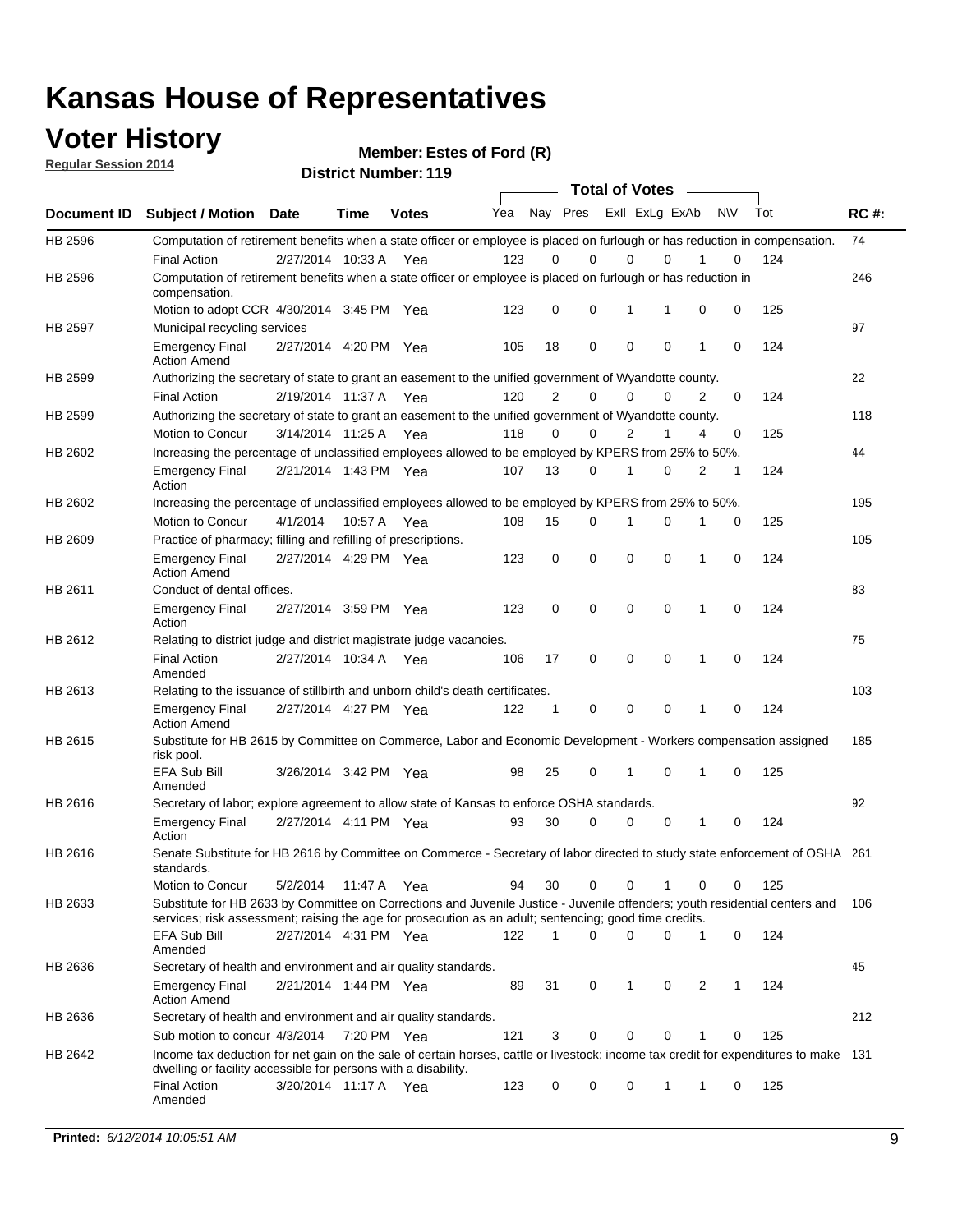#### **Voter History Regular Session 2014**

|  | MCHINGI. LSLCS VI I V       |  |  |
|--|-----------------------------|--|--|
|  | <b>District Number: 119</b> |  |  |

|                |                                                                                                                                                                                                                                                                                                                                                                                                                                                               |                       | JU IVL I TUI IIIVVI . |              | <b>Total of Votes</b> |     |                         |             |   |                |             |     |             |
|----------------|---------------------------------------------------------------------------------------------------------------------------------------------------------------------------------------------------------------------------------------------------------------------------------------------------------------------------------------------------------------------------------------------------------------------------------------------------------------|-----------------------|-----------------------|--------------|-----------------------|-----|-------------------------|-------------|---|----------------|-------------|-----|-------------|
| Document ID    | <b>Subject / Motion Date</b>                                                                                                                                                                                                                                                                                                                                                                                                                                  |                       | <b>Time</b>           | <b>Votes</b> | Yea                   |     | Nay Pres Exll ExLg ExAb |             |   |                | N\V         | Tot | <b>RC#:</b> |
| HB 2643        | Property tax; classification of commercial and industrial machinery and equipment as personal property; reclassification of<br>property upon termination of IRB tax exemption; use of independent appraisers to appraiser certain                                                                                                                                                                                                                             |                       |                       |              |                       |     |                         |             |   |                |             |     | 164         |
|                | <b>Final Action</b><br>Amended                                                                                                                                                                                                                                                                                                                                                                                                                                | 3/26/2014 10:56 A     |                       | - Yea        | 123                   | 0   | 0                       | 1           | 0 | 1              | 0           | 125 |             |
| HB 2643        | Property tax; classification of commercial and industrial machinery and equipment as personal property; reclassification of<br>property upon termination of IRB tax exemption; use of independent appraisers to appraiser certain complex property; motor<br>vehicles, members of military; mortgage registration tax phase out and replacement with fees; county clerk technology fund;<br>county treasurer technology fund.                                 |                       |                       |              |                       |     |                         |             |   |                |             |     | 274         |
|                | Motion to Concur                                                                                                                                                                                                                                                                                                                                                                                                                                              | 5/2/2014              |                       | 5:12 PM Nay  | 16                    | 108 | 0                       | 0           | 0 |                | 0           | 125 |             |
| HB 2643        | Property tax; classification of commercial and industrial machinery and equipment as personal property; reclassification of<br>property upon termination of IRB tax exemption; use of independent appraisers to appraiser certain complex property; motor<br>vehicles, members of military; mortgage registration tax phase out and replacement with fees; county clerk technology fund;<br>county treasurer technology fund.<br>Motion to adopt CCR 5/3/2014 |                       |                       | 1:53 AM Yea  |                       | 53  | 0                       | 0           | 0 | 1              | 1           | 125 | 286         |
| HB 2648        |                                                                                                                                                                                                                                                                                                                                                                                                                                                               |                       |                       |              | 70                    |     |                         |             |   |                |             |     | 100         |
|                | Property tax exemption for levees.<br><b>Emergency Final</b><br><b>Action Amend</b>                                                                                                                                                                                                                                                                                                                                                                           | 2/27/2014 4:23 PM Yea |                       |              | 100                   | 23  | $\mathbf 0$             | $\mathbf 0$ | 0 | 1              | 0           | 124 |             |
| HB 2651        | County law library.                                                                                                                                                                                                                                                                                                                                                                                                                                           |                       |                       |              |                       |     |                         |             |   |                |             |     | 76          |
|                | <b>Final Action</b><br>Amended                                                                                                                                                                                                                                                                                                                                                                                                                                | 2/27/2014 10:38 A     |                       | Yea          | 82                    | 41  | 0                       | $\mathbf 0$ | 0 | 1              | 0           | 124 |             |
| <b>HB 2655</b> | Allowing veterans with PTSD to seek mental health treatment upon certain convictions.                                                                                                                                                                                                                                                                                                                                                                         |                       |                       |              |                       |     |                         |             |   |                |             |     | 77          |
|                | <b>Final Action</b><br>Amended                                                                                                                                                                                                                                                                                                                                                                                                                                | 2/27/2014 10:40 A     |                       | Yea          | 123                   | 0   | 0                       | $\mathbf 0$ | 0 | 1              | 0           | 124 |             |
| HB 2655        | Senate Substitute for HB 2655 by Committee on Judiciary - Allowing veterans with PTSD to seek mental health treatment<br>upon certain convictions; also amending the crimes of interference with law enforcement and giving a false alarm.                                                                                                                                                                                                                    |                       |                       |              |                       |     |                         |             |   |                |             |     | 224         |
|                | Motion to Concur                                                                                                                                                                                                                                                                                                                                                                                                                                              | 4/4/2014              |                       | 5:42 PM Yea  | 122                   | 0   | $\Omega$                | $\Omega$    |   | 2              | 0           | 125 |             |
| HB 2656        | Authorizing the state of Kansas to pay the death gratuity benefit to the designated survivor of a Kansas service member during 48<br>a federal government shutdown and providing for reimbursement to the state                                                                                                                                                                                                                                               |                       |                       |              |                       |     |                         |             |   |                |             |     |             |
|                | <b>Final Action</b>                                                                                                                                                                                                                                                                                                                                                                                                                                           | 2/26/2014 11:27 A Yea |                       |              | 123                   | 0   | 0                       | 0           | 0 |                | 0           | 124 |             |
| HB 2661        | Substitute for HB 2661 by Committee on Energy and Environment - Siting of electric transmission lines; notice and hearing<br>requirements.                                                                                                                                                                                                                                                                                                                    |                       |                       |              |                       |     | 0                       | 1           | 0 | 1              | 0           |     | 181         |
|                | EFA Sub Bill                                                                                                                                                                                                                                                                                                                                                                                                                                                  | 3/26/2014 3:37 PM Yea |                       |              | 119                   | 4   |                         |             |   |                |             | 125 |             |
| HB 2662        | Expungment of driving under the influence convictions.<br><b>Final Action</b><br>Amended                                                                                                                                                                                                                                                                                                                                                                      | 3/14/2014 11:22 A Yea |                       |              | 87                    | 31  | 0                       | 2           | 1 | 4              | $\mathbf 0$ | 125 | 116         |
| <b>HB 2668</b> | Health insurance for qualified professional associations.                                                                                                                                                                                                                                                                                                                                                                                                     |                       |                       |              |                       |     |                         |             |   |                |             |     | 34          |
|                | <b>Final Action</b><br>Amended                                                                                                                                                                                                                                                                                                                                                                                                                                | 2/21/2014 11:21 A Yea |                       |              | 114                   | 7   | 0                       | 1           | 0 | $\overline{2}$ | 0           | 124 |             |
| HB 2668        | Predetermination of health insurance benefits                                                                                                                                                                                                                                                                                                                                                                                                                 |                       |                       |              |                       |     |                         |             |   |                |             |     | 262         |
|                | Motion to Concur                                                                                                                                                                                                                                                                                                                                                                                                                                              | 5/2/2014              | 12:05 P               | Yea          | 97                    | 27  | 0                       | 0           | 1 | 0              | 0           | 125 |             |
| HB 2669        | State civil service board; transferred from the department of administration to the office of administrative hearings.                                                                                                                                                                                                                                                                                                                                        |                       |                       |              |                       |     |                         |             |   |                |             |     | 87          |
|                | <b>Emergency Final</b><br>Action                                                                                                                                                                                                                                                                                                                                                                                                                              | 2/27/2014 4:05 PM Yea |                       |              | 110                   | 13  | 0                       | 0           | 0 | 1              | 0           | 124 |             |
| HB 2673        | Kansas healing arts act; physician assistant licensure act.                                                                                                                                                                                                                                                                                                                                                                                                   |                       |                       |              |                       |     |                         |             |   |                |             |     | 91          |
|                | <b>Emergency Final</b><br><b>Action Amend</b>                                                                                                                                                                                                                                                                                                                                                                                                                 | 2/27/2014 4:10 PM Yea |                       |              | 105                   | 18  | 0                       | 0           | 0 | 1              | 0           | 124 |             |
| HB 2673        | Board of healing arts functions and duties, physician assistants licensure act and podiatry act.                                                                                                                                                                                                                                                                                                                                                              |                       |                       |              |                       |     |                         |             |   |                |             |     | 270         |
|                | Motion to adopt CCR 5/2/2014 3:39 PM Yea                                                                                                                                                                                                                                                                                                                                                                                                                      |                       |                       |              | 111                   | 11  | 0                       | 0           | 1 | 1              | 1           | 125 |             |
| HB 2675        | Relating to procurement negotiating committees; certified businesses.                                                                                                                                                                                                                                                                                                                                                                                         |                       |                       |              |                       |     |                         |             |   |                |             |     | 165         |
|                | <b>Final Action</b><br>Amended                                                                                                                                                                                                                                                                                                                                                                                                                                | 3/26/2014 10:57 A Yea |                       |              | 123                   | 0   | 0                       | 1           | 0 | 1              | 0           | 125 |             |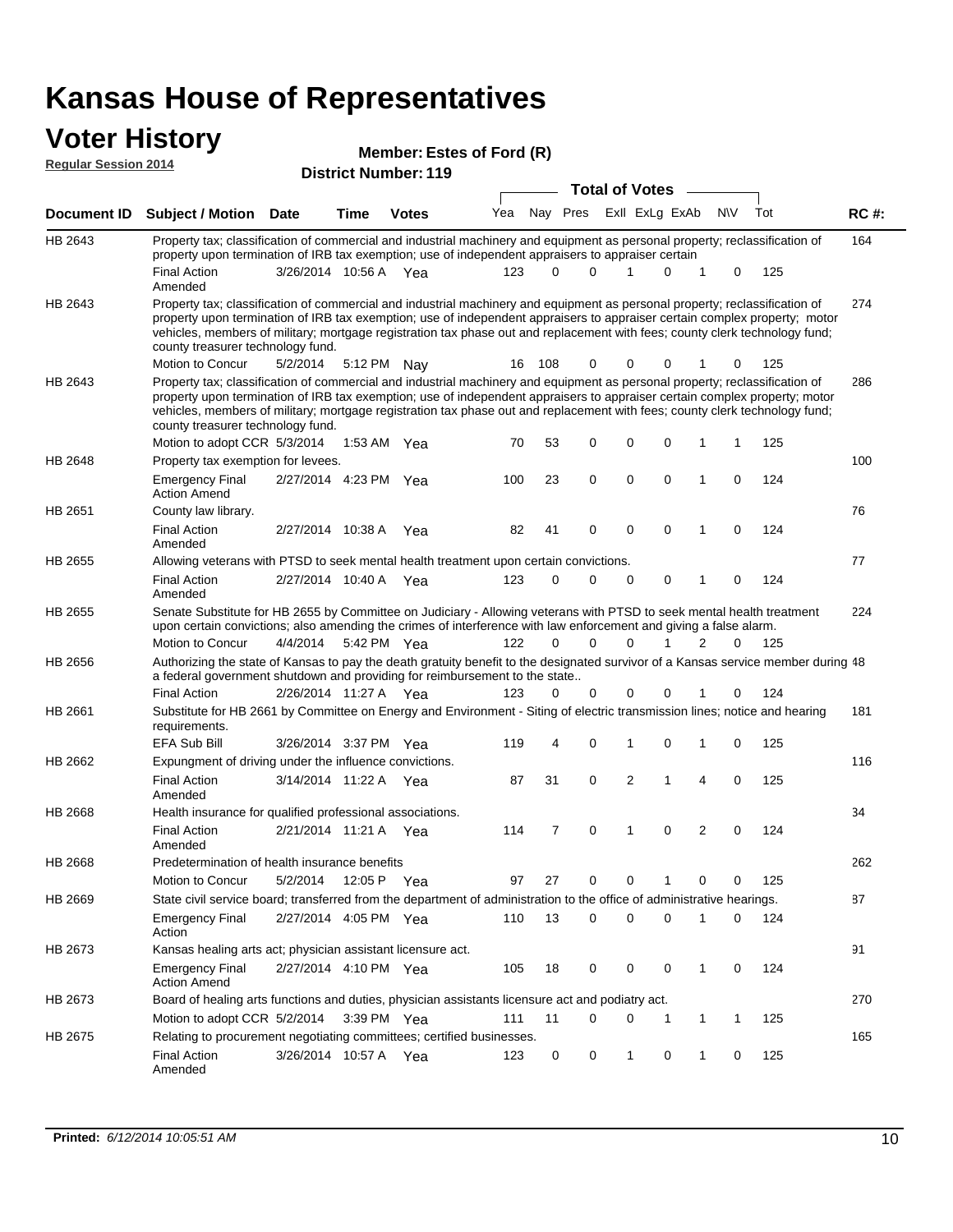#### **Voter History**

**Regular Session 2014**

| nuyurur Uuddivii 4017 |                                                                                                                                                                                                                                                                                               |                       |             | <b>District Number: 119</b> |     |              |             |                         |             |     |              |     |             |
|-----------------------|-----------------------------------------------------------------------------------------------------------------------------------------------------------------------------------------------------------------------------------------------------------------------------------------------|-----------------------|-------------|-----------------------------|-----|--------------|-------------|-------------------------|-------------|-----|--------------|-----|-------------|
|                       |                                                                                                                                                                                                                                                                                               |                       |             |                             |     |              |             | <b>Total of Votes</b>   |             |     |              |     |             |
| <b>Document ID</b>    | <b>Subject / Motion Date</b>                                                                                                                                                                                                                                                                  |                       | <b>Time</b> | <b>Votes</b>                | Yea |              |             | Nay Pres Exll ExLg ExAb |             | N\V |              | Tot | <b>RC#:</b> |
| HB 2681               | Substitute for HB2681 by Committee on Veterans, Military, and Homeland Security--Abolishing the Kansas commission on<br>veterans affairs; creating the Kansas commission on veterans affairs office within the executive branch of government.<br>Final Action Sub Bill 3/20/2014 11:18 A Yea |                       |             |                             | 123 | 0            | $\Omega$    | $\Omega$                | 1           | 1   | 0            | 125 | 132         |
| HB 2681               | Substitute for HB2681 by Committee on Veterans, Military, and Homeland Security - Abolishing the Kansas commission on<br>veterans affairs; creating the Kansas commission on veterans affairs office within the executive branch of government.                                               |                       |             |                             |     |              |             |                         |             |     |              |     | 219         |
|                       | Motion to Concur                                                                                                                                                                                                                                                                              | 4/4/2014              | 11:41 A     | Yea                         | 122 | 0            | $\Omega$    | 1                       | 1           | 1   | $\Omega$     | 125 |             |
| HB 2684               | Allocating moneys from driver's license fees to the judicial branch nonjudicial salary adjustment fund.                                                                                                                                                                                       |                       |             |                             |     |              |             |                         |             |     |              |     | 78          |
|                       | <b>Final Action</b>                                                                                                                                                                                                                                                                           | 2/27/2014 10:41 A Yea |             |                             | 93  | 30           | $\Omega$    | 0                       | 0           | 1   | $\mathbf 0$  | 124 |             |
| <b>HB 2687</b>        | Unclaimed property act and hearings.                                                                                                                                                                                                                                                          |                       |             |                             |     |              |             |                         |             |     |              |     | 59          |
|                       | <b>Final Action</b>                                                                                                                                                                                                                                                                           | 2/26/2014 11:44 A     |             | Yea                         | 119 | 4            | $\mathbf 0$ | 0                       | $\mathbf 0$ | 1   | 0            | 124 |             |
| HB 2687               | Unclaimed property act and hearings.                                                                                                                                                                                                                                                          |                       |             |                             |     |              |             |                         |             |     |              |     | 251         |
|                       | Motion to Concur                                                                                                                                                                                                                                                                              | 5/1/2014              |             | 1:56 PM Yea                 | 125 | 0            | 0           | 0                       | 0           | 0   | 0            | 125 |             |
| HB 2689               | Amending which convictions are counted for driving while license canceled, suspended or revoked.                                                                                                                                                                                              |                       |             |                             |     |              |             |                         |             |     |              |     | 231         |
|                       | <b>Final Action</b><br>Amended                                                                                                                                                                                                                                                                | 4/5/2014              | 10:23 A     | Yea                         | 121 | 0            | $\Omega$    | 0                       | 0           | 4   | 0            | 125 |             |
| HB 2693               | Providing for testing by community colleges for commercial driver's licenses and allowing temporary commercial driver's<br>license holders the ability to drive class A commercial vehicles.                                                                                                  |                       |             |                             |     |              |             |                         |             |     |              |     | 104         |
|                       | <b>Emergency Final</b><br><b>Action Amend</b>                                                                                                                                                                                                                                                 | 2/27/2014 4:28 PM Yea |             |                             | 123 | 0            | 0           | 0                       | 0           | 1   | $\mathbf 0$  | 124 |             |
| HB 2693               | Senate Substitute for HB 2693 by Committee on Transportation - Providing for testing by community colleges for commercial<br>driver's licenses; entities serving as driver's licenses examiners.                                                                                              |                       |             |                             |     |              |             |                         |             |     |              |     | 255         |
|                       | Motion to adopt CCR 5/1/2014                                                                                                                                                                                                                                                                  |                       |             | 4:42 PM Yea                 | 125 | 0            | $\Omega$    | 0                       | 0           | 0   | $\mathbf 0$  | 125 |             |
| HB 2715               | Farm machinery and equipment annual highway permits, commercial drivers' license.                                                                                                                                                                                                             |                       |             |                             |     |              |             |                         |             |     |              |     | 98          |
|                       | <b>Emergency Final</b><br><b>Action Amend</b>                                                                                                                                                                                                                                                 | 2/27/2014 4:21 PM Yea |             |                             | 123 | 0            | 0           | 0                       | 0           | 1   | $\mathbf 0$  | 124 |             |
| HB 2717               | Registration of operators of assisted living, residential health care, home plus or adult day care facilities.                                                                                                                                                                                |                       |             |                             |     |              |             |                         |             |     |              |     | 175         |
|                       | <b>Emergency Final</b><br><b>Action Amend</b>                                                                                                                                                                                                                                                 | 3/26/2014 3:29 PM Yea |             |                             | 114 | 9            | $\Omega$    | 1                       | 0           | 1   | 0            | 125 |             |
| HB 2721               | Substitute for Substitute for HB 2721 by Committee on Commerce, Labor and Economic Development †Enacting the<br>business entity standard treatment act.                                                                                                                                       |                       |             |                             |     |              |             |                         |             |     |              |     | 117         |
|                       | Final Action Sub Bill 3/14/2014 11:23 A Yea                                                                                                                                                                                                                                                   |                       |             |                             | 118 | 0            | $\Omega$    | 2                       |             |     | 0            | 125 |             |
| HB 2721               | Substitute for Substitute for HB 2721 by Committee on Commerce, Labor and Economic Development - Enacting the business 273<br>entity standard treatment act.                                                                                                                                  |                       |             |                             |     |              |             |                         |             |     |              |     |             |
|                       | Motion to Concur                                                                                                                                                                                                                                                                              | 5/2/2014              |             | 3:59 PM Yea                 | 122 | 0            | 0           | 0                       | 1           | 1   | 1            | 125 |             |
| HB 2724               | Uniform commercial driver's license act; definition of tank vehicle.                                                                                                                                                                                                                          |                       |             |                             |     |              |             |                         |             |     |              |     | 99          |
|                       | <b>Emergency Final</b><br>Action                                                                                                                                                                                                                                                              | 2/27/2014 4:22 PM Yea |             |                             | 122 | $\mathbf{1}$ | 0           | 0                       | 0           | 1   | 0            | 124 |             |
| HB 2727               | Expiration of license plates and placards for individuals with disability.                                                                                                                                                                                                                    |                       |             |                             |     |              |             |                         |             |     |              |     | 88          |
|                       | <b>Emergency Final</b><br>Action                                                                                                                                                                                                                                                              | 2/27/2014 4:06 PM Yea |             |                             | 123 | 0            | 0           | 0                       | 0           | 1   | 0            | 124 |             |
| HB 2728               | Permits for the operation of salvage vehicles no longer required to be prepared in triplicate.                                                                                                                                                                                                |                       |             |                             |     |              |             |                         |             |     |              |     | 89          |
|                       | <b>Emergency Final</b><br>Action                                                                                                                                                                                                                                                              | 2/27/2014 4:07 PM Yea |             |                             | 122 | 1            | 0           | 0                       | 0           | 1   | 0            | 124 |             |
| HB 2728               | Permits for the operation of salvage vehicles no longer required to be prepared in triplicate.                                                                                                                                                                                                |                       |             |                             |     |              |             |                         |             |     |              |     | 192         |
|                       | Motion to Concur                                                                                                                                                                                                                                                                              | 3/31/2014 11:43 A Yea |             |                             | 122 | 0            | 0           | 1                       | 0           | 2   | 0            | 125 |             |
| HB 2732               | Sales tax authority for Rooks county for constructing or remodeling a jail facility.                                                                                                                                                                                                          |                       |             |                             |     |              |             |                         |             |     |              |     | 232         |
|                       | <b>Final Action</b>                                                                                                                                                                                                                                                                           | 4/5/2014              |             | 10:24 A Yea                 | 121 | 0            | 0           | 0                       | 0           | 4   | 0            | 125 |             |
| HB 2744               | Insurance; coverage for autism spectrum disorder.                                                                                                                                                                                                                                             |                       |             |                             |     |              |             |                         |             |     |              |     | 137         |
|                       | <b>Final Action</b>                                                                                                                                                                                                                                                                           | 3/21/2014 10:14 A Yea |             |                             | 114 | 3            | 0           | 0                       | 1           | 6   | $\mathbf{1}$ | 125 |             |
|                       | Amended                                                                                                                                                                                                                                                                                       |                       |             |                             |     |              |             |                         |             |     |              |     |             |
| HB 2745               | Tax lien on property voluntarily transferred.                                                                                                                                                                                                                                                 |                       |             |                             |     |              |             |                         |             |     |              |     | 166         |
|                       | <b>Final Action</b>                                                                                                                                                                                                                                                                           | 3/26/2014 10:58 A     |             | Yea                         | 123 | 0            | 0           | 1                       | 0           | 1   | 0            | 125 |             |
|                       | Printed: 6/12/2014 10:05:51 AM                                                                                                                                                                                                                                                                |                       |             |                             |     |              |             |                         |             |     |              |     | 11          |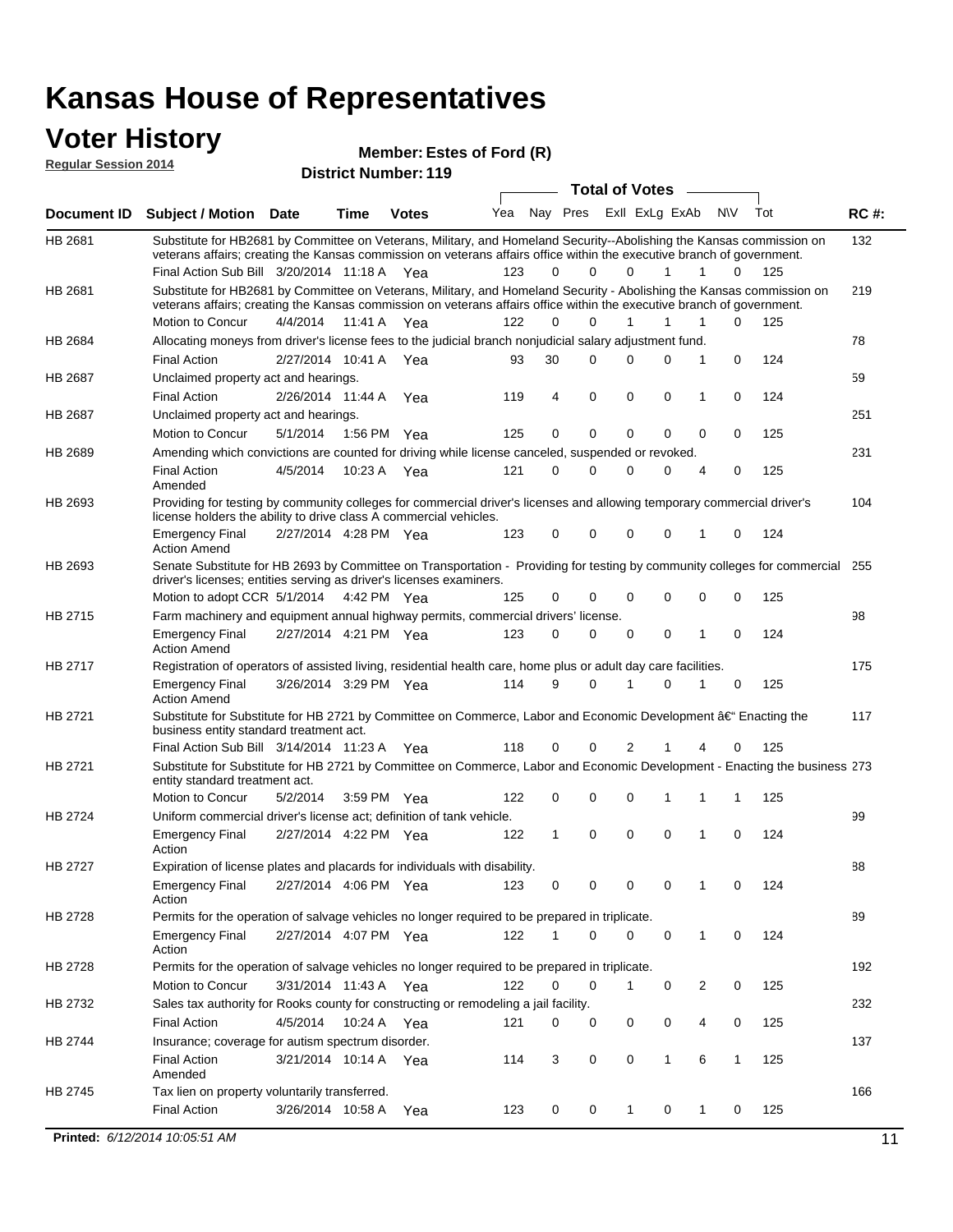### **Voter History**

**Regular Session 2014**

#### **Member: Estes of Ford (R)**

|                 |                                                                                                                                                                                                                                                      |                       |             |              |     |          |          | <b>Total of Votes</b> |          |   |             |       |             |
|-----------------|------------------------------------------------------------------------------------------------------------------------------------------------------------------------------------------------------------------------------------------------------|-----------------------|-------------|--------------|-----|----------|----------|-----------------------|----------|---|-------------|-------|-------------|
|                 | Document ID Subject / Motion Date                                                                                                                                                                                                                    |                       | Time        | <b>Votes</b> | Yea | Nav Pres |          | Exll ExLg ExAb        |          |   | <b>NV</b>   | Tot   | <b>RC#:</b> |
| HB 2755         | Repealing the sunset on the Kansas taxpayer transparency act.                                                                                                                                                                                        |                       |             |              |     |          |          |                       |          |   |             |       | 140         |
|                 | <b>Final Action</b>                                                                                                                                                                                                                                  | 3/24/2014 10:13 A     |             | Yea          | 122 | 0        | 0        | 0                     | 0        | 3 | 0           | 125   |             |
| HB 2767         | State child death review board.                                                                                                                                                                                                                      |                       |             |              |     |          |          |                       |          |   |             |       | 167         |
|                 | <b>Final Action</b><br>Amended                                                                                                                                                                                                                       | 3/26/2014 10:59 A     |             | Yea          | 123 | 0        | 0        | 1                     | 0        | 1 | 0           | 125   |             |
| <b>HCR 5029</b> | Urging the Kansas bureau of investigation to establish a blue alert system for the state of Kansas.                                                                                                                                                  |                       |             |              |     |          |          |                       |          |   |             |       | 95          |
|                 | <b>Emergency Final</b><br><b>Action Amend</b>                                                                                                                                                                                                        | 2/27/2014 4:15 PM Yea |             |              | 121 | 2        | 0        | 0                     | 0        | 1 | 0           | 124   |             |
| <b>HCR 5031</b> | Urging Congress to provide for the prompt payment of disability compensation to U.S. Veterans.                                                                                                                                                       |                       |             |              |     |          |          |                       |          |   |             |       | 125         |
|                 | <b>Final Action</b>                                                                                                                                                                                                                                  | 3/19/2014 11:21 A Yea |             |              | 122 | $\Omega$ | $\Omega$ | 0                     | 1        | 2 | 0           | 125   |             |
| HR 6049         | Resolution encouraging the creation of a Kansas plan for comprehensive treatment of chronic obstruction pulmonary<br>disease.                                                                                                                        |                       |             |              |     |          |          |                       |          |   |             |       | 109         |
|                 | <b>Emergency Final</b><br><b>Action Amend</b>                                                                                                                                                                                                        | 3/6/2014              | 11:24 A Yea |              | 120 | 0        | 0        | 2                     | 1        | 2 | $\mathbf 0$ | 125   |             |
| HR 6063         | Urging the President to extend the qualifications for the Women's Army Corps Service Medal.                                                                                                                                                          |                       |             |              |     |          |          |                       |          |   |             |       | 143         |
|                 | <b>Final Action</b>                                                                                                                                                                                                                                  | 3/25/2014 10:11 A Yea |             |              | 123 | $\Omega$ | 0        | 1                     | $\Omega$ | 1 | 0           | 125   |             |
| <b>SB 40</b>    | House Substitute for SB 40 by Committee on Corrections and Juvenile Justice †Secretary of corrections; including juvenile<br>offenders in the prison made goods act; authorizing use of correctional industries funds for payment of                 |                       |             |              |     |          |          |                       |          |   |             |       | 123         |
|                 | Final Action Sub Bill 3/17/2014 11:23 A Yea                                                                                                                                                                                                          |                       |             |              | 123 | $\Omega$ | 0        | 0                     | U        | 2 | 0           | 125   |             |
| SB 54           | Medical assistance recovery program; rules and regulations.                                                                                                                                                                                          |                       |             |              |     |          |          |                       |          |   |             |       | 174         |
|                 | <b>Emergency Final</b><br><b>Action Amend</b>                                                                                                                                                                                                        | 3/26/2014 3:28 PM Yea |             |              | 95  | 28       | 0        | 1                     | 0        | 1 | 0           | 125   |             |
| SB 54           | Amendments to statutes regulating abortions.                                                                                                                                                                                                         |                       |             |              |     |          |          |                       |          |   |             |       | 214         |
|                 | Motion to Adopt CCR 4/4/2014 9:59 AM Yea                                                                                                                                                                                                             |                       |             |              | 112 | 11       | 0        | 1                     | 0        | 1 | 0           | 125   |             |
| SB 63           | State use law; purchases by municipalities; committee sunset date and chairperson selection.                                                                                                                                                         |                       |             |              |     |          |          |                       |          |   |             |       | 280         |
|                 | Motion to adopt CCR 5/2/2014 8:52 PM Yea                                                                                                                                                                                                             |                       |             |              | 124 | 0        | 0        | 0                     | 0        | 1 | 0           | 125   |             |
| SB 99           | Lobbyists defined.                                                                                                                                                                                                                                   |                       |             |              |     |          |          |                       |          |   |             |       | 184         |
|                 | <b>Emergency Final</b><br>Action                                                                                                                                                                                                                     | 3/26/2014 3:41 PM Yea |             |              | 117 | 6        | 0        | 1                     | 0        | 1 | 0           | 125   |             |
| SB 147          | House Substitute for SB 147 by Committee on Agriculture and Natural Resources †Amending the powers and duties of the 133<br>Kansas department of agriculture division of conservation and the state conservation commission.                         |                       |             |              |     |          |          |                       |          |   |             |       |             |
|                 | Final Action Sub Bill 3/20/2014 11:19 A Yea<br>Amended                                                                                                                                                                                               |                       |             |              | 123 | $\Omega$ | $\Omega$ | 0                     | 1        | 1 | 0           | 125   |             |
| SB 218          | House Substitute for SB 218 by Committee on Appropriations-Education; relating to the financing and instruction thereof;<br>making and concerning appropriations for the fiscal years ending June 30, 2014, and June 30, 2015, for certain agencies. |                       |             |              |     |          |          |                       |          |   |             |       | 226         |
|                 | Final Action Sub Bill 4/4/2014 6:17 PM Yea<br>Amended                                                                                                                                                                                                |                       |             |              | 91  | 31       | $\Omega$ | 0                     | 1        | 2 | $\Omega$    | 125   |             |
| SB 218          | House Substitute for SB 218 by Committee on Appropriations-Education; relating to the financing and instruction thereof;                                                                                                                             |                       |             |              |     |          |          |                       |          |   |             |       | 237         |
|                 | making and concerning appropriations for the fiscal years ending June 30, 2014, and June 30, 2015, for certain agencies.<br>Sub Motion to Adopt 4/6/2014 12:51 A Yea<br>CCR                                                                          |                       |             |              | 55  | 67       | 0        | 0                     | 0        | 3 | 0           | - 125 |             |
| SB 231          | House Substitute for SB 231 †Concerning valuation and appeals; renaming the state court of tax appeals; timing of<br>decisions.                                                                                                                      |                       |             |              |     |          |          |                       |          |   |             |       | 134         |
|                 | Final Action Sub Bill 3/20/2014 11:21 A Yea<br>Amended                                                                                                                                                                                               |                       |             |              | 123 | 0        | 0        | 0                     | 1        | 1 | 0           | 125   |             |
| SB 231          | House Substitute for SB 231 - Concerning valuation and appeals; renaming the state court of tax appeals; timing of<br>decisions                                                                                                                      |                       |             |              |     |          |          |                       |          |   |             |       | 281         |
|                 | Motion to Adopt CCR 5/2/2014                                                                                                                                                                                                                         |                       | 8:56 PM Yea |              | 124 | 0        | 0        | 0                     | 0        | 1 | 0           | 125   |             |
| SB 245          | House Substitute for SB 245 by Committee on Appropriations - Appropriations for FY 2014, FY 2015, and FY 2016 for the<br>department of corrections; capital improvement projects.                                                                    |                       |             |              |     |          |          |                       |          |   |             |       | 13          |
|                 | Final Action Sub Bill 2/13/2014 11:34 A Yea<br>Amended                                                                                                                                                                                               |                       |             |              | 79  | 41       | 0        | 3                     | 0        | 1 | 0           | 124   |             |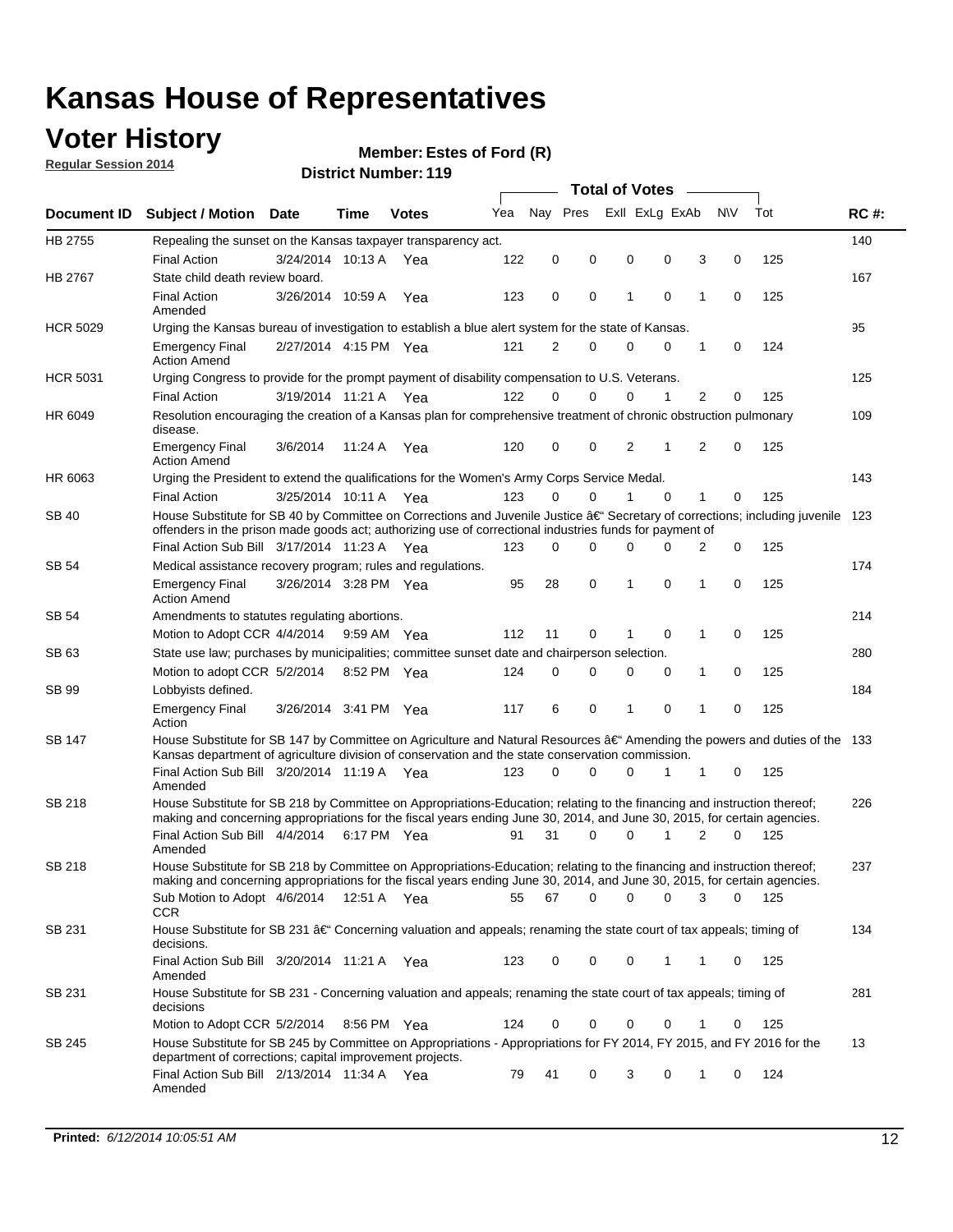#### **Voter History**

#### **Member: Estes of Ford (R)**

**Regular Session 2014**

|               |                                                                                                                                                                                                                                                                                                                                                                                                                                                                                                                                                                                                                                                                                                                                                                                                               |                       | u ivt Ituliinui   |              |     |    | <b>Total of Votes</b>   |              |              |                |             |     |             |
|---------------|---------------------------------------------------------------------------------------------------------------------------------------------------------------------------------------------------------------------------------------------------------------------------------------------------------------------------------------------------------------------------------------------------------------------------------------------------------------------------------------------------------------------------------------------------------------------------------------------------------------------------------------------------------------------------------------------------------------------------------------------------------------------------------------------------------------|-----------------------|-------------------|--------------|-----|----|-------------------------|--------------|--------------|----------------|-------------|-----|-------------|
|               | Document ID Subject / Motion                                                                                                                                                                                                                                                                                                                                                                                                                                                                                                                                                                                                                                                                                                                                                                                  | Date                  | <b>Time</b>       | <b>Votes</b> | Yea |    | Nay Pres Exll ExLg ExAb |              |              |                | N\V         | Tot | <b>RC#:</b> |
| <b>SB 245</b> | House Substitute for SB 245 by Committee on Appropriations - Education funding; relating to mineral production; creating the<br>mineral production education fund, crediting 20% of remainder from oil and gas tax into such fund, moneys expended on<br>education; abolishing the oil and gas valuation depletion trust fund; allowing the counties to retain funds already in such<br>county's oil and gas valuation depletion trust fund; concerning school financing sources; proceeds from the tax levied by a<br>school district under authority of K.S.A. 2013 Supp. 72-6431, remitted to the state treasury to the credit of the state school<br>district finance fund not to the district's general fund; making and concerning appropriations for fiscal year 2017.<br>Motion to adopt CCR 5/1/2014 |                       |                   | 5:06 PM Yea  | 88  | 37 | $\Omega$                | 0            | 0            | $\Omega$       | 0           | 125 | 258         |
| <b>SB 248</b> | Victim notification prior to release of certain inmates.                                                                                                                                                                                                                                                                                                                                                                                                                                                                                                                                                                                                                                                                                                                                                      |                       |                   |              |     |    |                         |              |              |                |             |     | 119         |
|               | <b>Final Action</b>                                                                                                                                                                                                                                                                                                                                                                                                                                                                                                                                                                                                                                                                                                                                                                                           | 3/17/2014 11:18 A     |                   | Yea          | 122 | 0  | 0                       | 0            | 0            | $\overline{2}$ | 1           | 125 |             |
| SB 254        | Medical assistance recovery program; rules and regulations.                                                                                                                                                                                                                                                                                                                                                                                                                                                                                                                                                                                                                                                                                                                                                   |                       |                   |              |     |    |                         |              |              |                |             |     | 179         |
|               | <b>Emergency Final</b><br>Action                                                                                                                                                                                                                                                                                                                                                                                                                                                                                                                                                                                                                                                                                                                                                                              | 3/26/2014 3:34 PM Yea |                   |              | 123 | 0  | 0                       | 1            | 0            | $\mathbf{1}$   | $\mathbf 0$ | 125 |             |
| SB 256        | Attorney general; costs in criminal appeals.                                                                                                                                                                                                                                                                                                                                                                                                                                                                                                                                                                                                                                                                                                                                                                  |                       |                   |              |     |    |                         |              |              |                |             |     | 147         |
|               | <b>Final Action</b><br>Amended                                                                                                                                                                                                                                                                                                                                                                                                                                                                                                                                                                                                                                                                                                                                                                                | 3/25/2014 10:16 A     |                   | Yea          | 119 | 4  | 0                       | 1            | 0            | 1              | 0           | 125 |             |
| SB 256        | Amending the crime of mistreatment of a dependent adult; creating the crime of mistreatment of an elder person; amending<br>the crime of unlawful sexual relations; amending provisions relating to appearance bonds and surety regulation; amending<br>violations of the Kansas racketeer influenced and corrupt organization act; also concerning the attorney general, costs in<br>criminal appeals.                                                                                                                                                                                                                                                                                                                                                                                                       |                       |                   |              |     |    |                         |              |              |                |             |     | 236         |
|               | Motion to Adopt CCR 4/5/2014                                                                                                                                                                                                                                                                                                                                                                                                                                                                                                                                                                                                                                                                                                                                                                                  |                       |                   | 6:52 PM Yea  | 118 | 4  | 0                       | 0            | 0            | 3              | 0           | 125 |             |
| SB 258        | Amending the juvenile statute of limitations to match adult time limitations for sex crimes.                                                                                                                                                                                                                                                                                                                                                                                                                                                                                                                                                                                                                                                                                                                  |                       |                   |              |     |    |                         |              |              |                |             |     | 135         |
|               | <b>Final Action</b><br>Amended                                                                                                                                                                                                                                                                                                                                                                                                                                                                                                                                                                                                                                                                                                                                                                                | 3/20/2014 11:21 A Yea |                   |              | 123 | 0  | 0                       | 0            | $\mathbf{1}$ | 1              | 0           | 125 |             |
| SB 258        | Relating to issuance of certificates of birth resulting in stillbirth.                                                                                                                                                                                                                                                                                                                                                                                                                                                                                                                                                                                                                                                                                                                                        |                       |                   |              |     |    |                         |              |              |                |             |     | 259         |
|               | Motion to Adopt CCR 5/1/2014 5:12 PM Yea                                                                                                                                                                                                                                                                                                                                                                                                                                                                                                                                                                                                                                                                                                                                                                      |                       |                   |              | 121 | 4  | 0                       | $\mathbf 0$  | $\mathbf 0$  | 0              | $\mathbf 0$ | 125 |             |
| SB 263        | Establishing the military funeral honors fund under the adjutant general's office.                                                                                                                                                                                                                                                                                                                                                                                                                                                                                                                                                                                                                                                                                                                            |                       |                   |              |     |    |                         |              | $\mathbf 0$  |                |             |     | 148         |
|               | <b>Final Action</b><br>Amended                                                                                                                                                                                                                                                                                                                                                                                                                                                                                                                                                                                                                                                                                                                                                                                | 3/25/2014 10:17 A Yea |                   |              | 123 | 0  | 0                       | 1            |              | 1              | 0           | 125 |             |
| SB 263        | Veterans and military matters; military honors fund; death gratuity; disabled veterans preference, state jobs and contracts;<br>schools on military reservations, funding.                                                                                                                                                                                                                                                                                                                                                                                                                                                                                                                                                                                                                                    |                       |                   |              |     |    |                         |              |              |                |             |     | 256         |
|               | Motion to adopt CCR 5/1/2014 4:47 PM Yea                                                                                                                                                                                                                                                                                                                                                                                                                                                                                                                                                                                                                                                                                                                                                                      |                       |                   |              | 124 | 0  | 0                       | 0            | 0            | 0              | 1           | 125 |             |
| SB 265        | Income definition for Homestead Refund eligibility.                                                                                                                                                                                                                                                                                                                                                                                                                                                                                                                                                                                                                                                                                                                                                           |                       |                   |              |     |    |                         |              |              |                |             |     | 113         |
|               | <b>Final Action</b><br>Amended                                                                                                                                                                                                                                                                                                                                                                                                                                                                                                                                                                                                                                                                                                                                                                                | 3/13/2014 11:23 A Yea |                   |              | 121 | 0  | 0                       | 1            | 1            | $\overline{2}$ | 0           | 125 |             |
| SB 265        | Definition of income for homestead refund and SAFESR eligibility; income tax credits for adoption expenses and expenses to<br>make dwelling or facility accessible to persons with a disability; income tax deductions, self-employment taxes, expenses<br>related to organ donations, net gain on the sale of certain livestock; withholding, non-resident pass-through entity income;<br>Kansas taxpayer transparency act, sunset; sales tax exemptions.<br>Motion to Adopt CCR 4/4/2014 6:29 PM Yea                                                                                                                                                                                                                                                                                                        |                       |                   |              | 122 | 0  | 0                       | 0            | 1            | 2              | 0           | 125 | 227         |
| SB 266        | Mineral severance tax return file date.                                                                                                                                                                                                                                                                                                                                                                                                                                                                                                                                                                                                                                                                                                                                                                       |                       |                   |              |     |    |                         |              |              |                |             |     | 114         |
|               | <b>Final Action</b><br>Amended                                                                                                                                                                                                                                                                                                                                                                                                                                                                                                                                                                                                                                                                                                                                                                                |                       | 3/13/2014 11:24 A | Yea          | 121 | 0  | 0                       | 1            | 1            | 2              | 0           | 125 |             |
| SB 266        | Severance tax return and payment dates; sales tax authority for Rooks county; property tax exemptions for certain donations<br>of land to the state and for amateur-built aircraft; sales tax exemptions for surface mining equipment and certain charitable<br>organizations.                                                                                                                                                                                                                                                                                                                                                                                                                                                                                                                                |                       |                   |              |     |    |                         |              |              |                |             |     | 266         |
|               | Motion to Adopt CCR 5/2/2014                                                                                                                                                                                                                                                                                                                                                                                                                                                                                                                                                                                                                                                                                                                                                                                  |                       |                   | 3:19 PM Yea  | 122 | 1  | 0                       | 0            | 1            | 1              | 0           | 125 |             |
| SB 267        | Insurance; excluding real estate from acceptable security deposits with the commissioner and requiring original handwritten<br>signatures on deposit forms.                                                                                                                                                                                                                                                                                                                                                                                                                                                                                                                                                                                                                                                   |                       |                   |              |     |    |                         |              |              |                |             |     | 144         |
|               | <b>Final Action</b>                                                                                                                                                                                                                                                                                                                                                                                                                                                                                                                                                                                                                                                                                                                                                                                           | 3/25/2014 10:12 A Yea |                   |              | 123 | 0  | 0                       | 1            | 0            | 1              | 0           | 125 |             |
| SB 268        | Insurance; Risk-based capital requirements.                                                                                                                                                                                                                                                                                                                                                                                                                                                                                                                                                                                                                                                                                                                                                                   |                       |                   |              |     |    |                         |              |              |                |             |     | 145         |
|               | <b>Final Action</b>                                                                                                                                                                                                                                                                                                                                                                                                                                                                                                                                                                                                                                                                                                                                                                                           | 3/25/2014 10:13 A Yea |                   |              | 123 | 0  | 0                       | $\mathbf{1}$ | 0            | $\mathbf{1}$   | 0           | 125 |             |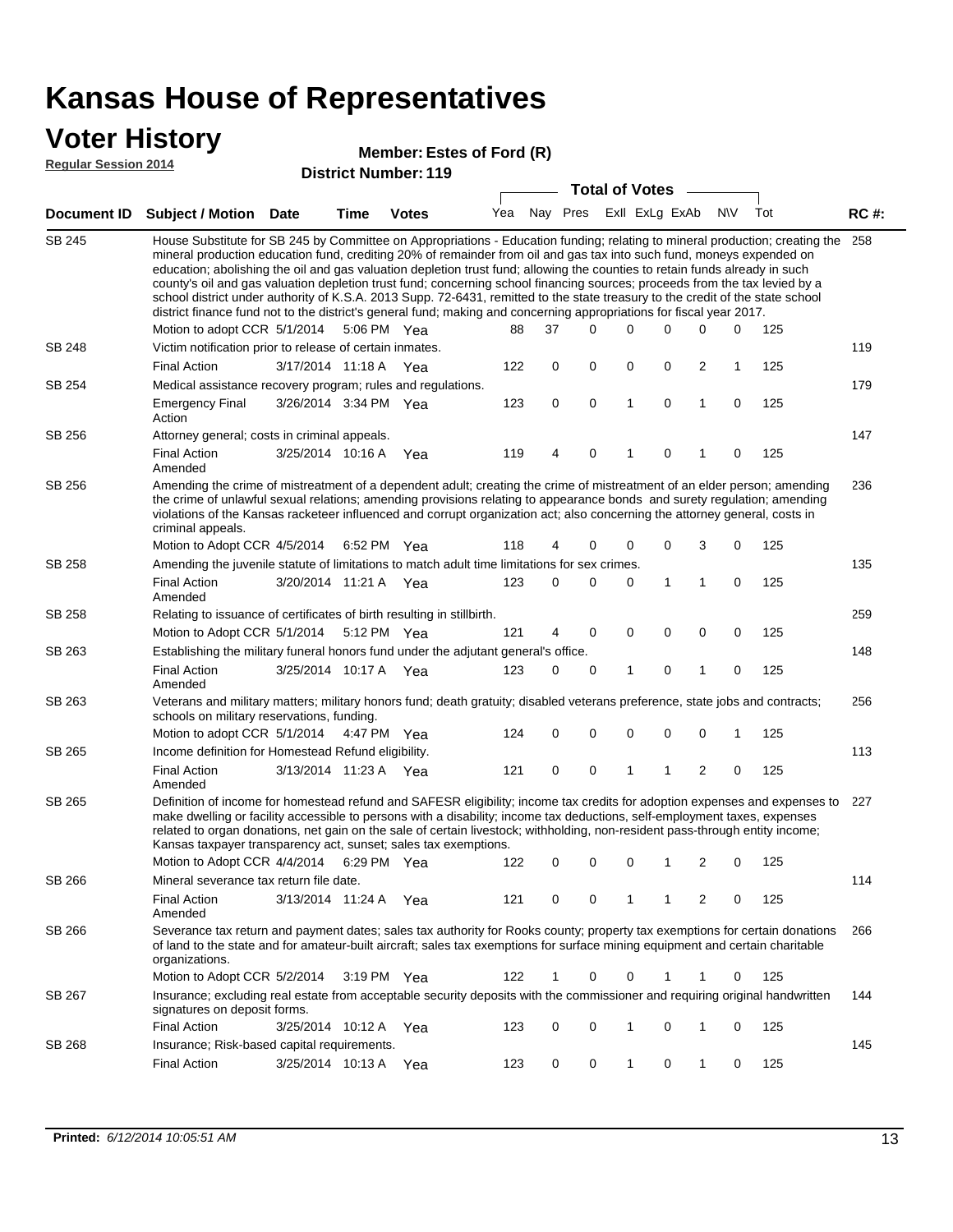### **Voter History**

**Regular Session 2014**

#### **Member: Estes of Ford (R)**

| Nay Pres<br>Exll ExLg ExAb<br>N\V<br>Tot<br>Yea<br>Document ID<br><b>Subject / Motion Date</b><br><b>Votes</b><br>Time<br>SB 271<br>Amending the Kansas medicaid fraud control act.<br>0<br>0<br>0<br>125<br><b>Emergency Final</b><br>3/26/2014 3:30 PM Yea<br>123<br>-1<br>1<br>0<br><b>Action Amend</b><br>SB 271<br>Amending the Kansas medicaid fraud control act.<br>125<br>Motion to Adopt CCR 4/4/2014 6:33 PM Yea<br>122<br>0<br>0<br>0<br>1<br>2<br>0<br>SB 272<br>Eliminating the 3% limit on controlled shooting area acreage in a county.<br>125<br>3/25/2014 10:19 A Yea<br>123<br>0<br>0<br>1<br>0<br>1<br>0<br><b>Final Action</b><br>House Substitute for SB 273 by Committee on Transportation †Commercial vehicles; regulation and registration thereof.<br>SB 273<br>Final Action Sub Bill 3/26/2014 11:00 A Yea<br>122<br>0<br>1<br>0<br>125<br>1<br>1<br>0<br>Amended<br>SB 273<br>Regulation of commercial motor vehicles; exemption from rules and regulations of the Kansas corporation commission.<br>22<br>0<br>0<br>125<br>Motion to Adopt CCR 5/2/2014 3:10 PM Yea<br>101<br>1<br>1<br>0<br>SB 274<br>Political action committees, legislative leadership. |             |
|-----------------------------------------------------------------------------------------------------------------------------------------------------------------------------------------------------------------------------------------------------------------------------------------------------------------------------------------------------------------------------------------------------------------------------------------------------------------------------------------------------------------------------------------------------------------------------------------------------------------------------------------------------------------------------------------------------------------------------------------------------------------------------------------------------------------------------------------------------------------------------------------------------------------------------------------------------------------------------------------------------------------------------------------------------------------------------------------------------------------------------------------------------------------------------------------|-------------|
|                                                                                                                                                                                                                                                                                                                                                                                                                                                                                                                                                                                                                                                                                                                                                                                                                                                                                                                                                                                                                                                                                                                                                                                         | <b>RC#:</b> |
|                                                                                                                                                                                                                                                                                                                                                                                                                                                                                                                                                                                                                                                                                                                                                                                                                                                                                                                                                                                                                                                                                                                                                                                         | 176         |
|                                                                                                                                                                                                                                                                                                                                                                                                                                                                                                                                                                                                                                                                                                                                                                                                                                                                                                                                                                                                                                                                                                                                                                                         |             |
|                                                                                                                                                                                                                                                                                                                                                                                                                                                                                                                                                                                                                                                                                                                                                                                                                                                                                                                                                                                                                                                                                                                                                                                         | 228         |
|                                                                                                                                                                                                                                                                                                                                                                                                                                                                                                                                                                                                                                                                                                                                                                                                                                                                                                                                                                                                                                                                                                                                                                                         |             |
|                                                                                                                                                                                                                                                                                                                                                                                                                                                                                                                                                                                                                                                                                                                                                                                                                                                                                                                                                                                                                                                                                                                                                                                         | 149         |
|                                                                                                                                                                                                                                                                                                                                                                                                                                                                                                                                                                                                                                                                                                                                                                                                                                                                                                                                                                                                                                                                                                                                                                                         |             |
|                                                                                                                                                                                                                                                                                                                                                                                                                                                                                                                                                                                                                                                                                                                                                                                                                                                                                                                                                                                                                                                                                                                                                                                         | 168         |
|                                                                                                                                                                                                                                                                                                                                                                                                                                                                                                                                                                                                                                                                                                                                                                                                                                                                                                                                                                                                                                                                                                                                                                                         |             |
|                                                                                                                                                                                                                                                                                                                                                                                                                                                                                                                                                                                                                                                                                                                                                                                                                                                                                                                                                                                                                                                                                                                                                                                         | 265         |
|                                                                                                                                                                                                                                                                                                                                                                                                                                                                                                                                                                                                                                                                                                                                                                                                                                                                                                                                                                                                                                                                                                                                                                                         |             |
|                                                                                                                                                                                                                                                                                                                                                                                                                                                                                                                                                                                                                                                                                                                                                                                                                                                                                                                                                                                                                                                                                                                                                                                         | 169         |
| $\mathbf 0$<br>15<br>0<br>$\mathbf{1}$<br>0<br>125<br><b>Final Action</b><br>3/26/2014 11:01 A Yea<br>108<br>1<br>Amended                                                                                                                                                                                                                                                                                                                                                                                                                                                                                                                                                                                                                                                                                                                                                                                                                                                                                                                                                                                                                                                               |             |
| <b>SB 278</b><br>Establishing the state board of veterinary examiners within the animal health division of the Kansas department of agriculture<br>for a two-year period.                                                                                                                                                                                                                                                                                                                                                                                                                                                                                                                                                                                                                                                                                                                                                                                                                                                                                                                                                                                                               | 127         |
| <b>Final Action</b><br>125<br>3/19/2014 11:24 A<br>122<br>0<br>0<br>0<br>1<br>2<br>0<br>Yea                                                                                                                                                                                                                                                                                                                                                                                                                                                                                                                                                                                                                                                                                                                                                                                                                                                                                                                                                                                                                                                                                             |             |
| SB 284<br>Amending the Kansas 911 act.                                                                                                                                                                                                                                                                                                                                                                                                                                                                                                                                                                                                                                                                                                                                                                                                                                                                                                                                                                                                                                                                                                                                                  | 124         |
| 2<br>$\mathbf 0$<br>$\mathbf 0$<br>$\mathbf 0$<br>2<br>125<br>3/17/2014 11:24 A<br>121<br>0<br><b>Final Action</b><br>Yea                                                                                                                                                                                                                                                                                                                                                                                                                                                                                                                                                                                                                                                                                                                                                                                                                                                                                                                                                                                                                                                               |             |
| SB 285<br>Optometrists; prohibition against limiting payment for covered services to insurance plan amounts.                                                                                                                                                                                                                                                                                                                                                                                                                                                                                                                                                                                                                                                                                                                                                                                                                                                                                                                                                                                                                                                                            | 150         |
| 125<br>3/25/2014 10:20 A Yea<br>0<br>0<br>$\mathbf 0$<br><b>Final Action</b><br>123<br>$\mathbf{1}$<br>0<br>1<br>Amended                                                                                                                                                                                                                                                                                                                                                                                                                                                                                                                                                                                                                                                                                                                                                                                                                                                                                                                                                                                                                                                                |             |
| SB 286<br>Extending sunset date on certain agriculture fees from July 1, 2015, to July 1, 2019.                                                                                                                                                                                                                                                                                                                                                                                                                                                                                                                                                                                                                                                                                                                                                                                                                                                                                                                                                                                                                                                                                         | 151         |
| 3/25/2014 10:23 A Yea<br>47<br>0<br>0<br>125<br><b>Final Action</b><br>76<br>-1<br>1<br>0<br>Amended                                                                                                                                                                                                                                                                                                                                                                                                                                                                                                                                                                                                                                                                                                                                                                                                                                                                                                                                                                                                                                                                                    |             |
| SB 286<br>Agriculture; extending sunset date on certain agriculture fees from July 1, 2015, to July 1, 2018; national day of the cowboy;<br>establishing the local food and farm task force.                                                                                                                                                                                                                                                                                                                                                                                                                                                                                                                                                                                                                                                                                                                                                                                                                                                                                                                                                                                            | 264         |
| Motion to adopt CCR 5/2/2014 3:04 PM Yea<br>102<br>21<br>0<br>0<br>125<br>1<br>1<br>0                                                                                                                                                                                                                                                                                                                                                                                                                                                                                                                                                                                                                                                                                                                                                                                                                                                                                                                                                                                                                                                                                                   |             |
| <b>SB 306</b><br>Modernizing certain insurance laws to allow use of additional investments.                                                                                                                                                                                                                                                                                                                                                                                                                                                                                                                                                                                                                                                                                                                                                                                                                                                                                                                                                                                                                                                                                             | 173         |
| 0<br>1<br>0<br>1<br>0<br>125<br><b>Emergency Final</b><br>3/26/2014 3:26 PM Yea<br>123<br>0<br>Action                                                                                                                                                                                                                                                                                                                                                                                                                                                                                                                                                                                                                                                                                                                                                                                                                                                                                                                                                                                                                                                                                   |             |
| <b>SB 308</b><br>Updating the Kansas no-call act.                                                                                                                                                                                                                                                                                                                                                                                                                                                                                                                                                                                                                                                                                                                                                                                                                                                                                                                                                                                                                                                                                                                                       | 138         |
| 125<br>3/21/2014 10:15 A<br>0<br>0<br>0<br>$\mathbf{1}$<br>6<br><b>Final Action</b><br>117<br>1<br>Yea                                                                                                                                                                                                                                                                                                                                                                                                                                                                                                                                                                                                                                                                                                                                                                                                                                                                                                                                                                                                                                                                                  |             |
| SB 309<br>Health insurance coverage for qualified professional associations.                                                                                                                                                                                                                                                                                                                                                                                                                                                                                                                                                                                                                                                                                                                                                                                                                                                                                                                                                                                                                                                                                                            | 182         |
| 125<br>3/26/2014 3:38 PM Yea<br>$\mathbf{1}$<br>0<br>1<br>0<br>1<br>$\mathbf 0$<br><b>Emergency Final</b><br>122<br>Action                                                                                                                                                                                                                                                                                                                                                                                                                                                                                                                                                                                                                                                                                                                                                                                                                                                                                                                                                                                                                                                              |             |
| SB 310<br>Grand juries; crimes to consider; amendment of indictment.                                                                                                                                                                                                                                                                                                                                                                                                                                                                                                                                                                                                                                                                                                                                                                                                                                                                                                                                                                                                                                                                                                                    | 180         |
| 125<br><b>Emergency Final</b><br>3/26/2014 3:35 PM Yea<br>122<br>0<br>0<br>0<br>1<br>1<br>1<br>Action                                                                                                                                                                                                                                                                                                                                                                                                                                                                                                                                                                                                                                                                                                                                                                                                                                                                                                                                                                                                                                                                                   |             |
| SB 311<br>Increasing the noneconomic damages cap and changing rules related to expert evidence.                                                                                                                                                                                                                                                                                                                                                                                                                                                                                                                                                                                                                                                                                                                                                                                                                                                                                                                                                                                                                                                                                         | 142         |
| 3/24/2014 10:17 A Yea<br>119<br>3<br>$\Omega$<br>0<br>0<br>3<br>125<br><b>Final Action</b><br>0<br>Amended                                                                                                                                                                                                                                                                                                                                                                                                                                                                                                                                                                                                                                                                                                                                                                                                                                                                                                                                                                                                                                                                              |             |
| SB 311<br>Increasing the noneconomic damages cap, changing rules related to expert evidence and repealing statutes pertaining to<br>collateral source benefits.                                                                                                                                                                                                                                                                                                                                                                                                                                                                                                                                                                                                                                                                                                                                                                                                                                                                                                                                                                                                                         | 203         |
| 0<br>0<br>125<br>Motion to adopt CCR 4/3/2014 6:15 PM Yea<br>120<br>0<br>1<br>0                                                                                                                                                                                                                                                                                                                                                                                                                                                                                                                                                                                                                                                                                                                                                                                                                                                                                                                                                                                                                                                                                                         |             |
| SB 321<br>Return of premiums separate from notice of denial of coverage.                                                                                                                                                                                                                                                                                                                                                                                                                                                                                                                                                                                                                                                                                                                                                                                                                                                                                                                                                                                                                                                                                                                | 146         |
| 3/25/2014 10:15 A Yea<br>0<br>$\mathbf{1}$<br>0<br>125<br><b>Final Action</b><br>123<br>0<br>1<br>0                                                                                                                                                                                                                                                                                                                                                                                                                                                                                                                                                                                                                                                                                                                                                                                                                                                                                                                                                                                                                                                                                     |             |
| SB 329<br>Clarifying court orders relating to parents in juvenile offender cases.<br>3/20/2014 11:23 A Yea<br>0<br>125<br><b>Final Action</b><br>123<br>0<br>0<br>1<br>1<br>0<br>Amended                                                                                                                                                                                                                                                                                                                                                                                                                                                                                                                                                                                                                                                                                                                                                                                                                                                                                                                                                                                                | 136         |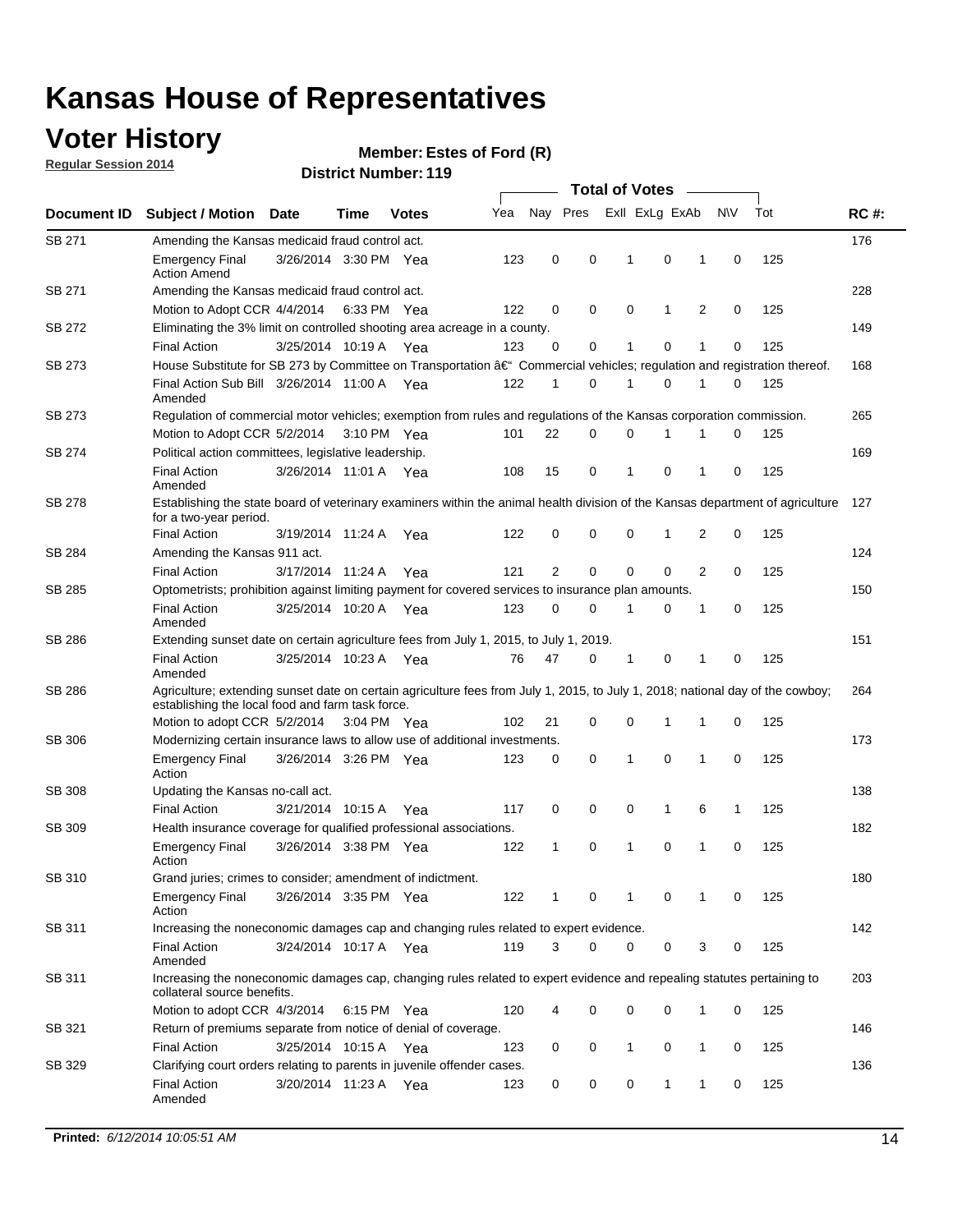### **Voter History**

**Regular Session 2014**

| <b>District Number: 119</b> |  |
|-----------------------------|--|
|                             |  |

|                 |                                                                                                                                                                    |                       |             |              | <b>Total of Votes</b> |              |   |                         |             |              |           |     |             |
|-----------------|--------------------------------------------------------------------------------------------------------------------------------------------------------------------|-----------------------|-------------|--------------|-----------------------|--------------|---|-------------------------|-------------|--------------|-----------|-----|-------------|
| Document ID     | <b>Subject / Motion Date</b>                                                                                                                                       |                       | Time        | <b>Votes</b> | Yea                   |              |   | Nay Pres ExII ExLg ExAb |             |              | <b>NV</b> | Tot | <b>RC#:</b> |
| SB 329          | Clarifying court orders relating to parents in juvenile offender cases and changing the statute of limitations on certain juvenile<br>offenses.                    |                       |             |              |                       |              |   |                         |             |              |           |     | 242         |
|                 | Motion to adopt CCR 4/30/2014 3:23 PM Yea                                                                                                                          |                       |             |              | 122                   | $\mathbf 1$  | 0 | 1                       | -1          | $\mathbf 0$  | 0         | 125 |             |
| SB 344          | Special permits, oversized loads, transportation of hay or feed stuffs.                                                                                            |                       |             |              |                       |              |   |                         |             |              |           |     | 152         |
|                 | <b>Final Action</b><br>Amended                                                                                                                                     | 3/25/2014 10:24 A     |             | Yea          | 122                   | $\mathbf{1}$ | 0 | $\mathbf{1}$            | $\mathbf 0$ | $\mathbf{1}$ | 0         | 125 |             |
| SB 349          | Boiler safety act; deputy inspectors.                                                                                                                              |                       |             |              |                       |              |   |                         |             |              |           |     | 128         |
|                 | <b>Final Action</b><br>Amended                                                                                                                                     | 3/19/2014 11:25 A     |             | Yea          | 119                   | 3            | 0 | 0                       | 1           | 2            | 0         | 125 |             |
| <b>SB 349</b>   | Board of technical professions; recodification of professions and scope of practice, other; boiler safety act, deputy<br>inspectors.                               |                       |             |              |                       |              |   |                         |             |              |           |     | 215         |
|                 | Motion to Adopt CCR 4/4/2014                                                                                                                                       |                       | 10:02 A     | Yea          | 112                   | 11           | 0 | 1                       | 0           | 1            | 0         | 125 |             |
| SB 351          | Vehicle identification numbers; penalties; damages.                                                                                                                |                       |             |              |                       |              |   |                         |             |              |           |     | 153         |
|                 | <b>Final Action</b>                                                                                                                                                | 3/25/2014 10:25 A     |             | Yea          | 123                   | 0            | 0 | $\mathbf{1}$            | 0           | 1            | 0         | 125 |             |
| <b>SB 357</b>   | Increasing the number of allowable hunter education deferrals.                                                                                                     |                       |             |              |                       |              |   |                         |             |              |           |     | 154         |
|                 | <b>Final Action</b><br>Amended                                                                                                                                     | 3/25/2014 10:26 A     |             | Yea          | 97                    | 26           | 0 | 1                       | 0           | 1            | 0         | 125 |             |
| SB 357          | Authorizing land purchases by the state; amending process state uses to address seized wildlife; increasing the number of<br>allowable hunter education deferrals. |                       |             |              |                       |              |   |                         |             |              |           |     | 275         |
|                 | Motion to Adopt CCR 5/2/2014                                                                                                                                       |                       | 7:53 PM Yea |              | 113                   | 11           | 0 | 0                       | 0           | 1            | 0         | 125 |             |
| SB 359          | Relating to asbestos-related liability.                                                                                                                            |                       |             |              |                       |              |   |                         |             |              | 177       |     |             |
|                 | <b>Emergency Final</b><br>Action                                                                                                                                   | 3/26/2014 3:32 PM Yea |             |              | 94                    | 29           | 0 | $\mathbf{1}$            | 0           | 1            | 0         | 125 |             |
| SB 367          | Creating the student data privacy act.                                                                                                                             |                       |             |              |                       |              |   |                         |             |              |           |     | 186         |
|                 | <b>Emergency Final</b><br><b>Action Amend</b>                                                                                                                      | 3/26/2014 3:43 PM Yea |             |              | 119                   | 4            | 0 | 1                       | 0           | 1            | 0         | 125 |             |
| <b>SB 367</b>   | Creating the student data privacy act.                                                                                                                             |                       |             |              |                       |              |   |                         |             |              |           |     | 245         |
|                 | Motion to adopt CCR 4/30/2014 3:41 PM Yea                                                                                                                          |                       |             |              | 123                   | 0            | 0 | 1                       | 1           | 0            | 0         | 125 |             |
| SB 371          | Amending employment security law regarding disposition of penalty funds and disclosure of confidential information.                                                |                       |             |              |                       |              |   |                         |             |              |           |     | 129         |
|                 | <b>Final Action</b>                                                                                                                                                | 3/19/2014 11:27 A Yea |             |              | 90                    | 32           | 0 | $\mathbf 0$             | 1           | 2            | 0         | 125 |             |
| SB 372          | Amending the shared work unemployment compensation program; layoff aversion.                                                                                       |                       |             |              |                       |              |   |                         |             |              |           |     | 155         |
|                 | <b>Final Action</b>                                                                                                                                                | 3/25/2014 10:28 A     |             | Yea          | 123                   | 0            | 0 | $\mathbf{1}$            | 0           | 1            | 0         | 125 |             |
| SB 402          | Amending statutes related to the Kansas criminal justice information system committee.                                                                             |                       |             |              |                       |              |   |                         |             |              |           |     | 178         |
|                 | <b>Emergency Final</b><br>Action                                                                                                                                   | 3/26/2014 3:33 PM Yea |             |              | 123                   | 0            | 0 | 1                       | 0           | 1            | 0         | 125 |             |
| SB 423          | Authorizing Department of Administration to sell Landon and Eisenhower state office buildings.                                                                     |                       |             |              |                       |              |   |                         |             |              |           |     | 233         |
|                 | <b>Final Action</b><br>Amended                                                                                                                                     | 4/5/2014              | 10:28 A     | Yea          | 66                    | 55           | 0 | 0                       | 0           | 4            | 0         | 125 |             |
| SB 424          | Amending the statutory requirements for a valid hospital lien.                                                                                                     |                       |             |              |                       |              |   |                         |             |              |           |     | 183         |
|                 | <b>Emergency Final</b><br>Action                                                                                                                                   | 3/26/2014 3:39 PM Yea |             |              | 115                   | 8            | 0 | 1                       | 0           | 1            | 0         | 125 |             |
| <b>SCR 1618</b> | Substitute for SCR 1618 by Committee on Federal and State Affairs -- State constitutional amendment authorizing raffles.                                           |                       |             |              |                       |              |   |                         |             |              |           |     | 170         |
|                 | Final Action Sub Bill 3/26/2014 11:06 A Yea                                                                                                                        |                       |             |              | 102                   | 19           | 2 | 1                       | 0           | 1            | 0         | 125 |             |
| <b>SCR 1620</b> | Port authority; creation in Stafford, Kansas.                                                                                                                      |                       |             |              |                       |              |   |                         |             |              |           |     | 234         |
|                 | <b>Final Action</b>                                                                                                                                                | 4/5/2014              | 10:29 A Yea |              | 121                   | 0            | 0 | 0                       | 0           | 4            | 0         | 125 |             |